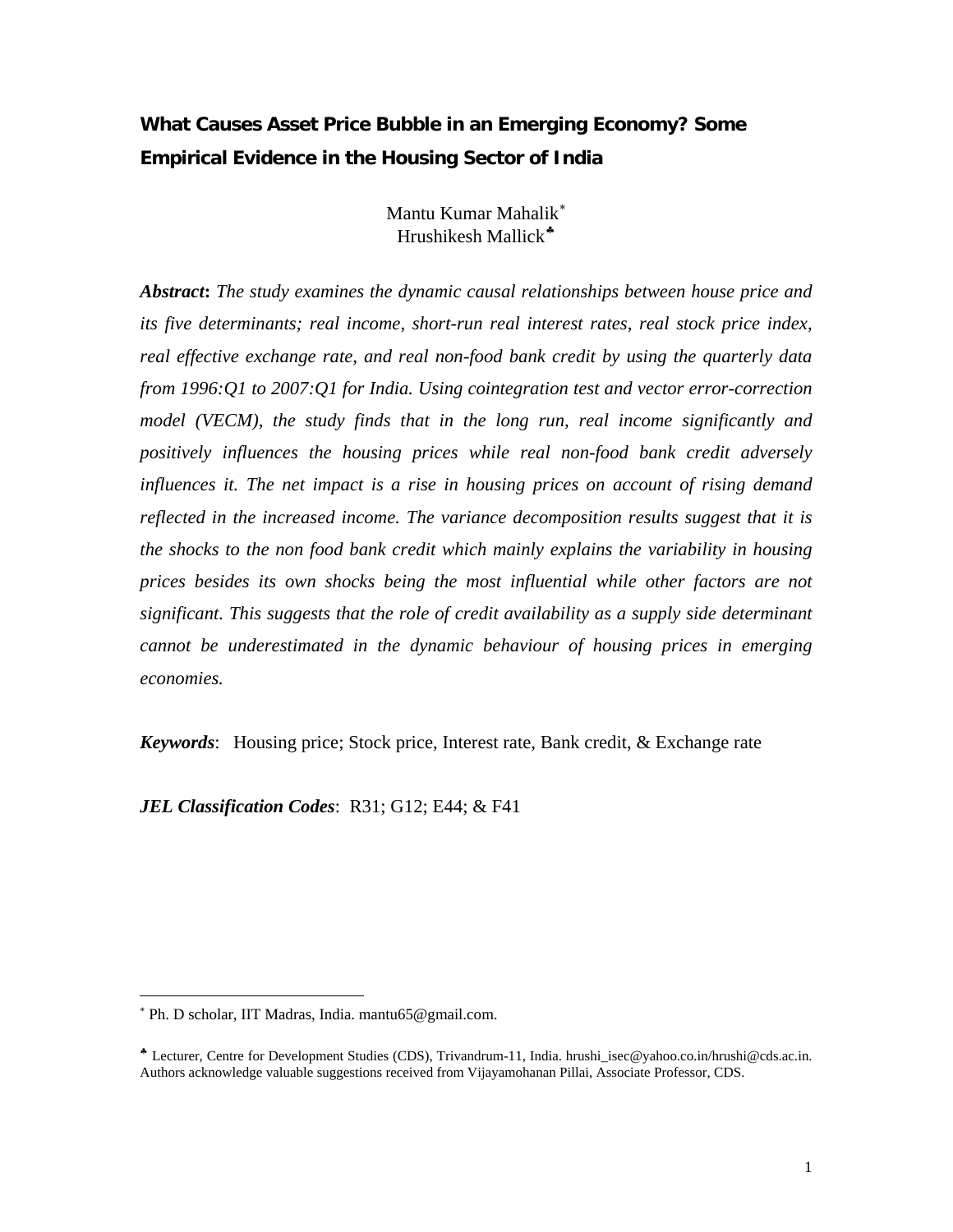#### **Introduction**

 $\overline{a}$ 

A variety of demand and supply side factors determine housing prices in an emerging economy. These factors could be quantitative as well as qualitative in nature. The size of population, its composition, urbanization, economic prosperity, role of speculative investors, government policy intervention and monetary policy etc. are among the host of factors that play dynamic role in the housing markets. It is difficult to capture all of these factors in the macro modeling of housing prices. Therefore, studies differ in modeling the factors influencing housing prices. Further, what explains at the micro level may not hold good at the macro level partly due to differences in location and other specific qualitative factors and partly due to the inherent data constraints at the macro level. Similarly, what holds in developed countries' context may not hold good for emerging economies context. For example, the intensity of speculation in housing market is not the same across the economies. The intensity of speculation in the developed economies is so significant, that could cause business cycles (Leamer, 2007), as is the resulting recent recession in US, an outcome of the sub prime crisis while this is rare instance in emerging economies.<sup>[1](#page-1-0)</sup> The intensity of speculative impact differs according to the market demand conditions. With faster rise in growth of income, the emerging economies are witnessing structural changes with regard to their pattern of consumption and investments. There is an increasing demand for housing as an asset for future returns and an asset to live. This is backed up by increasing speculations by the foreign investors in the housing market of emerging economies depending on the degree of their entry restrictions in different markets.

Traditional models of housing market are based on the assumption that housing markets clear instantaneously. Prices are assumed to adjust almost immediately, so that the demand for housing equals the existing stock at any point in time. However, recent theoretical and empirical works have established that the market for owner-occupied housing is often inefficient and adjusts slowly to changes in market conditions (Case and

<span id="page-1-0"></span><sup>&</sup>lt;sup>1</sup> Speculative impact of stock market on the economy is quite different from speculative impact of housing market. The impact of stock market on the economy is temporary in nature than the impact of housing market. The housing price buble takes time to occur.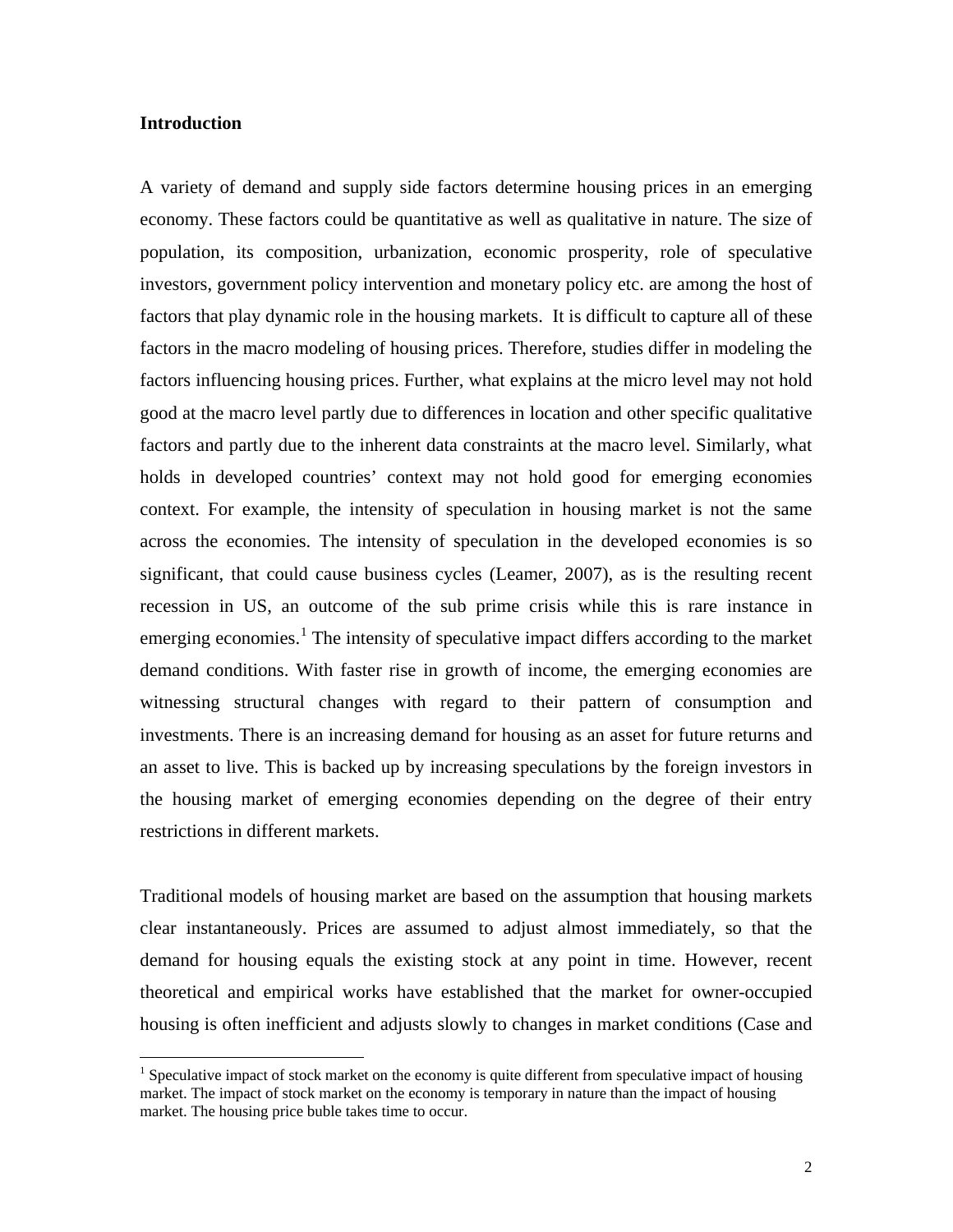Schiller 1989). DiPasquale and Wheaton (1994, 1995) find strong evidence that it takes several years for market changes to be fully incorporated into housing prices. The present study makes an attempt to understand the housing price behaviour in a dynamic emerging economy such as India, where the economy has undergone dramatic changes since the early 1990s and examine the rate of adjustment in the housing market for reaching to its long run equilibrium. Before the study embarks on the analytical framework to that end, it is imperative to study and identify various determinants of housing prices in various country cases (emerging and developed) by carrying out a comprehensive survey of literature.

There exists a great deal of studies in various developed and emerging economies on housing prices. Studying US data, Abraham and Hendershott (1994), found that the construction costs, employment growth and income growth are significant in predicting housing prices across the metropolitan housing markets. Similarly, examining housing price growth dynamics in a sample of 130 metropolitan areas across US during 1984- 1998, Jud and Winkler (2002) found that real housing price appreciation positively responds to population growth, income, construction costs and negatively responds to real interest rate. The stock market appreciation is found to impart a strong current and lagged wealth effect on growth of housing prices. Miller and Peng (2004) examining the volatility of single-family home value appreciation in USA, for 277 metropolitan statistical areas (MSA) during  $1990:q_1-2002:q_2$ , found a strong effect of exogenous change in population growth rate on the volatility of home value appreciation.

In an interesting attempt, using impulse response analysis for Greece during 1981–1990, Apergis and Rzitis (2004) found that housing loan rate is an important variable with highest explanatory power for the variation of housing prices, followed by inflation and employment. Chen and Patel (1998) in Taipei context found that household income,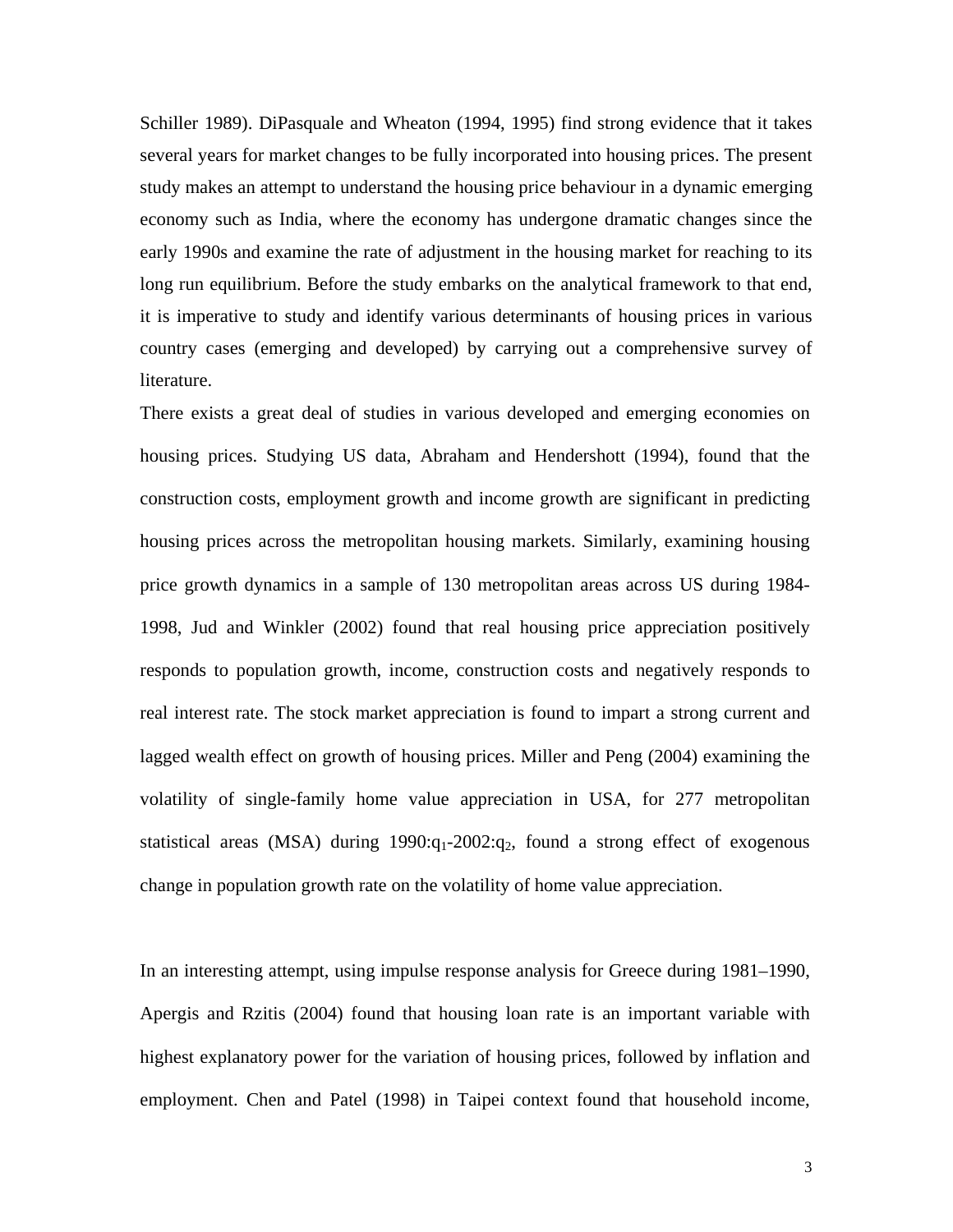short-run interest rate, stock price index, construction costs and housing completion Granger-cause house prices. Analysing the determinants of housing price for Australian during the period 1970-2003, Abelson et al.(2005) found that in long-run housing prices are related positively to real income and inflation rate and negatively to unemployment rate, mortgage rates, equity prices, exchange rate and housing stocks. Similar result was also evidenced by Egret and Mihaljek (2007) for eight transition economies of Central and Eastern Europe (CEE) and nineteen OECD countries. They strongly argued that rising housing prices is the result of increasing concentration of economic activities, especially due to booming of the service sector in urban areas. Allen et. al. (2006) investigating the relationship between city housing prices and city specific variables across eight metropolitan cities of Canada in 1981-2005, found that union wage level tends to positively influence city existing-housing prices.

Applying GLS procedure on the panel data from 1987 to 1999 for 71 Spanish province capitals and bigger cities, Paz (2000) observed that rising housing price is attributed to demand determinants such as wages of labour, migrants and productive structure. In addition, housing price in urban areas depends on the market characteristics such as vacancy level, land availability, costs of construction, economic growth, industry, and service sectors activities. Muellbauer and Murphy (1994) also stressed that shortage of supply factors, i.e., land on account of expansion of cities, increases the value of land, tensing the high housing prices.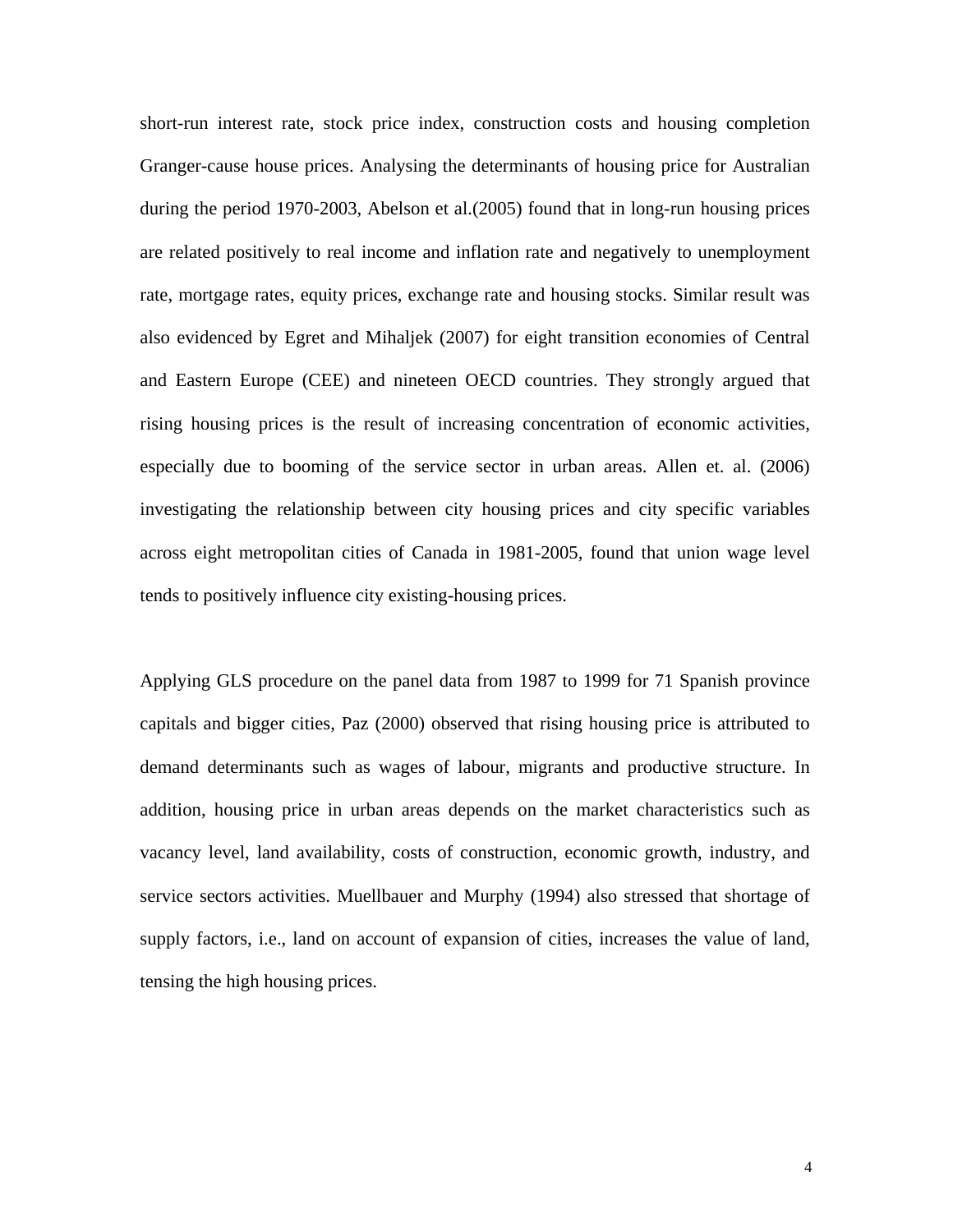Examining cross-sectional house price appreciation in the Boston metropolitan area during 1982–1994, Case and Mayer (1995) observed that results were consistent with many predictions of standard urban model. They found house prices in towns with a large share of residents working in the manufacturing sector in 1980 grew less quickly in the ensuing years when aggregate manufacturing employment fell. As baby boomers moved into middle age, house values appreciated faster in towns with a larger initial percentage of middle-aged residents.

In contrast, Bourne (1981) stressed rising housing price is the result of quality location, and preferences of households. Kundu et al. (1997) found that land price rise was observed in the polycentric Lucknow urban city of India where decentralization is occurring compared to the old main city centres and attributed the land price rise in urban city to macro and micro socio-economic factors such as availability of economic opportunities, level of urban services and state intervention through land acquisition. This is also commonly observed in different polycentric cities of India. The above literature reflects that various macro factors (quantitative and qualitative) influence house prices in different country situations although there are some common macro determinants and, when it comes to India there are dearth of studies at the macro level.

#### **Analytical Framework**

Housing markets, like other durable goods markets, can be viewed to have a flow dimension and stock dimension. Net investment, the flow dimension, is the sum of construction of new residential units and depreciation of existing units. The long-run supply or stock of housing is the accumulation of net investment. DiPasquale et. al.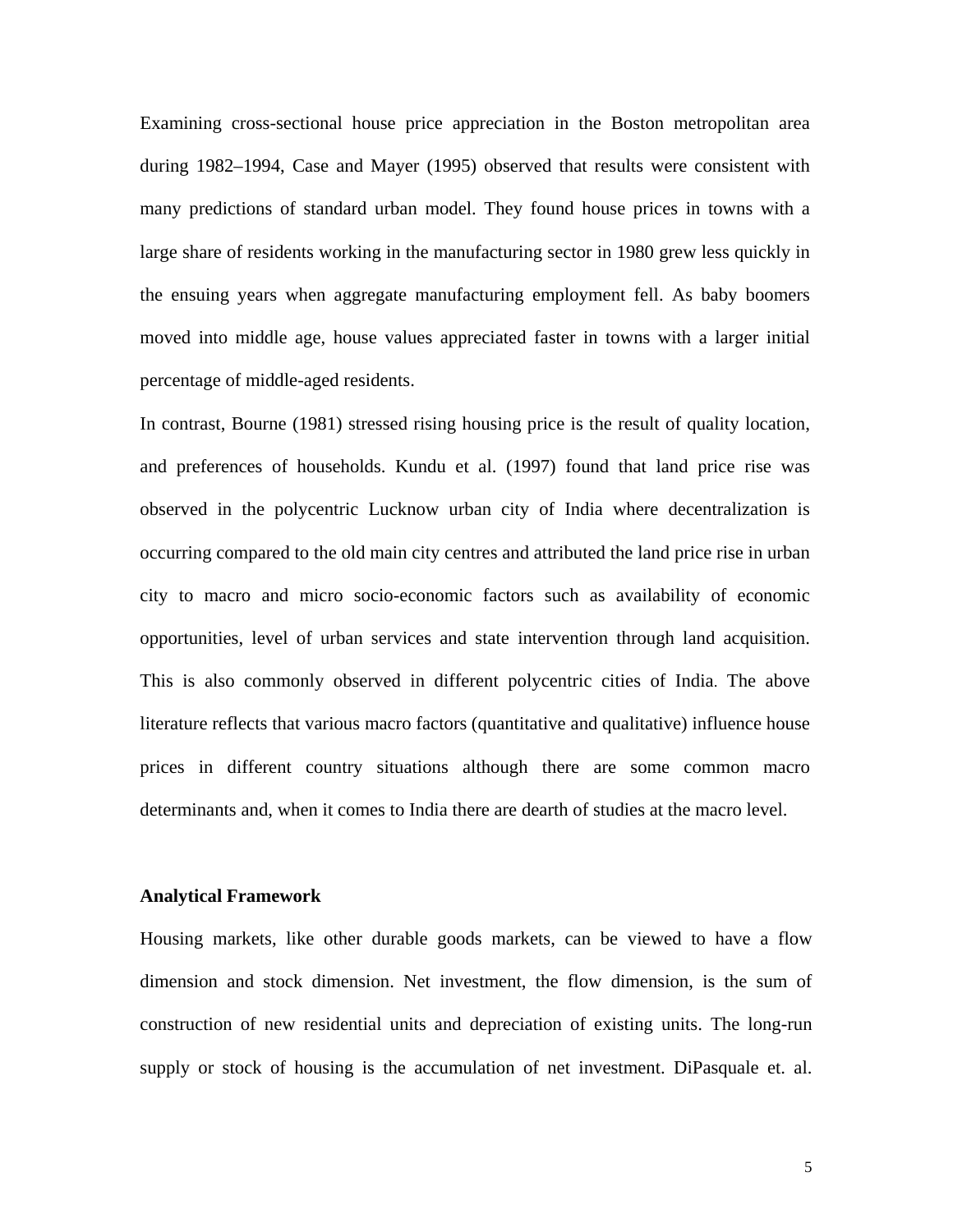(1994) and Riddle (2000, 2004) define the long-run equilibrium stock,  $S_t$ , to be a function of price,  $P_t$ , and a vector of cost shifting variables such as construction costs including material costs and labour cost, land cost and credit availability,  $X_{s,t}$  so that, in functional form it can be written as:

$$
S_{t} = S\left(P_{t}, X_{s,t}\right) \tag{1}
$$

The model can be specified in a linear form as:

$$
S_t = \alpha_0 + \alpha_1 P_t + \alpha_2 X_{s,t} + \nu_t
$$
 (2)

Similarly, housing demand theory defines equilibrium demand,  $D_t$ <sup> $\prime$ </sup> for the current stock of housing as a function of price  $(P_t)$ , and a set of demand variables such as income, mortgage interest rate, population growth, wealth, and overseas demand,  $X_{d,t}$ , so that the long-run demand for housing in functional form may be written as:

$$
D_t = D\left(P_t, X_{d,t}\right) \tag{3}
$$

This can be specified in a linear equation form as:

$$
D_t = \beta_0 + \beta_1 P_t + \beta_2 X_{d,t} + \varepsilon_t \tag{4}
$$

Accordingly, in the economic literature (Hendry 1984; Meen 1990; Muellbauer and Murphy 1997) the housing price model most often takes an inverted demand equation of the following general kind:

$$
P_{t} = f\left(X_{d,t}, X_{s,t} Z_{t}\right),\tag{5}
$$

where  $Z_t$  refers to qualitative variables influencing the housing price. However, economic theory does not provide a finite list of variables. It may be useful to make some observations about the main possible determinants of housing prices in Indian dwelling market as it is difficult to capture all the factors.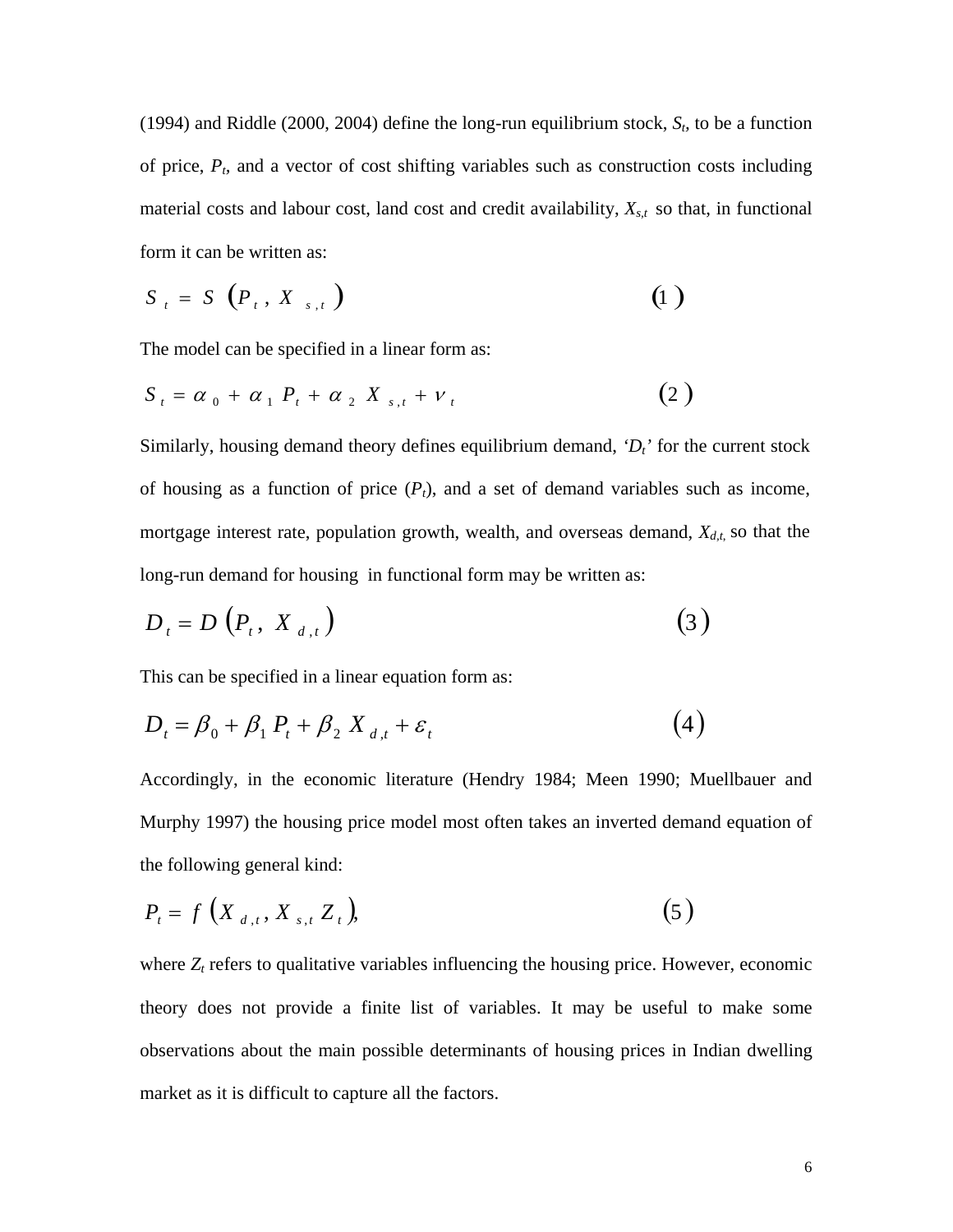Given the above framework, the final estimable housing price equation can be specified as follows:

$$
HPI_t = \theta_0 + \theta_1 DY_t + \theta_2 BSEL_t + \theta_3 NFC_t + \theta_4 REER_t + \theta_5 RIR_t, \qquad (6)
$$

where  $HPI_t$  refers to housing prices,  $DY_t$  refers to disposable income, BSE denotes Bombay Stock Exchange Index, *NFC<sub>t</sub>* denotes non-food bank credit, *REER<sub>t</sub>* indicates real effective exchange rate and  $RIR_t$  denotes real interest rates. Before undertaking empirical analysis, it is important to analyse the relative importance of possible determinants of housing prices. Income is generally an important demand factor explaining the behaviour of housing prices. The preferred form of income variable is disposable income  $(DY_t)$  per household. The households with high disposable income have the high probability of demand for housing services (Abelson et.al., 2005, and Joshi 2006). When the real mortgage interest rate  $(RIR)$  rules at low level that can lead to housing prices rise.<sup>[2](#page-6-0)</sup> The easy availability of credit for housing sector (non-food bank credit) at cheaper rates can push up the housing prices (Himmelberg et. al., 2005, Joshi 2006). Because, loans at cheaper rates enables the homebuyers to get loan from the financial and non-financial institutions against their asset backed securities (ABS). When borrowing cost is low, it helps the property holders to raise more finance from the banks against their assets, leading to increases in housing prices.

1

<span id="page-6-0"></span> $2^{2}$  See Abelson et al. (2005). Economic theory suggests that real rates are more important because nominal component of interest costs should be offset by nominal increase in housing price. The nominal interest rates can create a repayment problem in the early years for some borrowers and restrict their borrowings. An unregulated interest rate may reflect real borrowing costs better.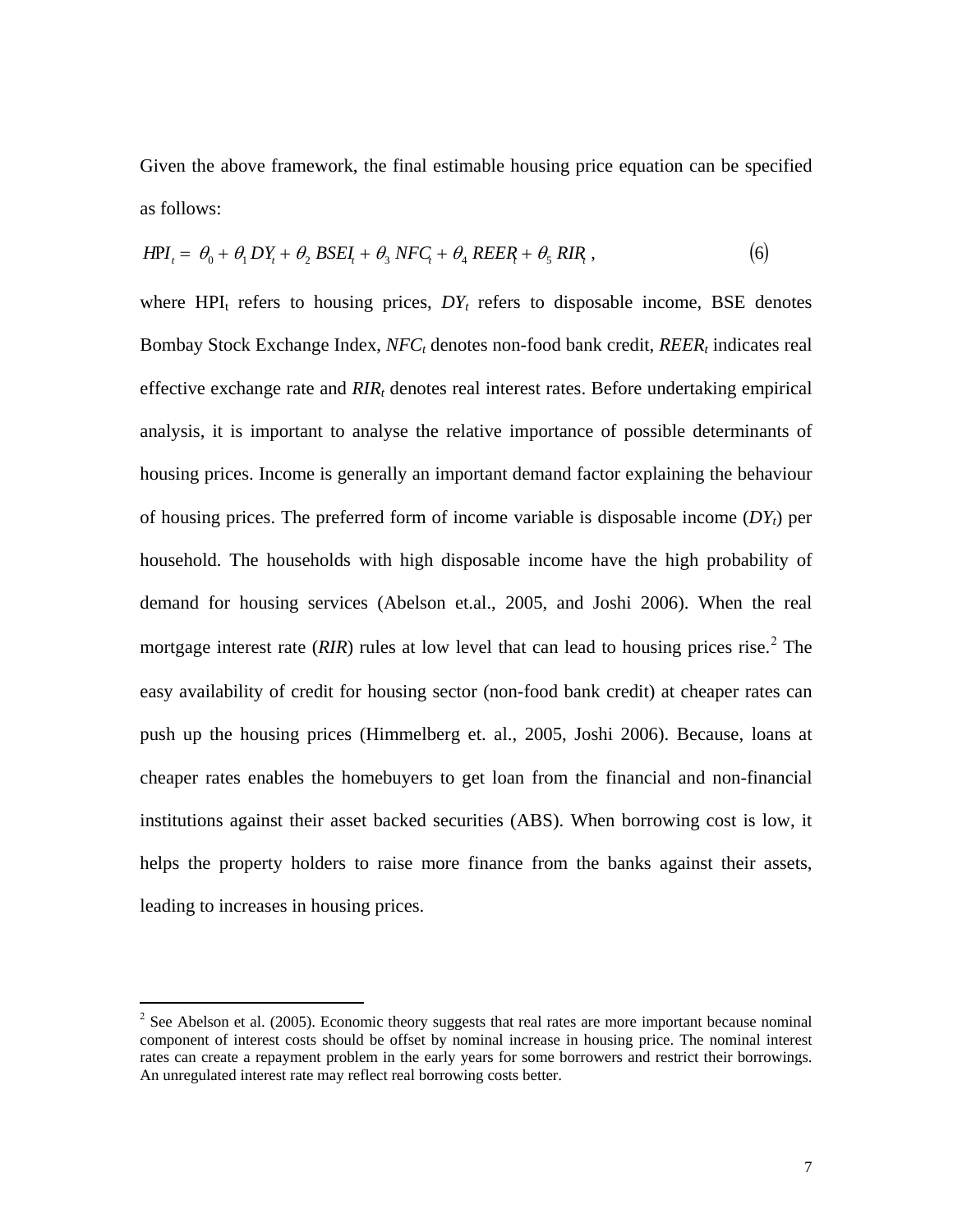Indeed, in an open economy like India, the trade based weighted real effective exchange rate (*REER*) can influence housing prices (a low exchange rate for foreigners increases the attractiveness of housing assets) (Abelson et al., 2005). Wealth (value of asset) may also influence housing demand. However, a proper estimate of wealth is not available for many emerging economies like India. Equity is an important component of wealth (Bombay Stock Exchange 30 share index-*BSE*) and may positively be related to housing prices (Chen and Patel 1998, Egert and Mihaljek 2007). Also, when supply of equities is high, the returns on those assets plunge and investors substitute housing for their investment purposes. Alternatively, the investors apparently enter into housing market following crash in stock market. This is also observed in  $21<sup>st</sup>$  Jan 2008 where Indian stock market witnessed historically a  $4<sup>th</sup>$  biggest crash, called tsunami in the Indian stock market (*The Economic Times* 23rd Jan 2008).

#### **Understanding Theoretical Relationships**

In the preceding section a housing price equation is specified where different factors exert influence on housing prices. However, the relationship between housing price and its determinants are ambiguous depending upon country situations such as economic prosperity, openness of the economy to capital flows and housing markets etc. Theoretically and empirically in most studies, it is usually assumed that the determinants of housing price are exogenous and therefore are expected to cause housing price changes. However, in most cases, there could exist two-way relationship, meaning that housing prices may affect those determinants due to simultaneity relationship.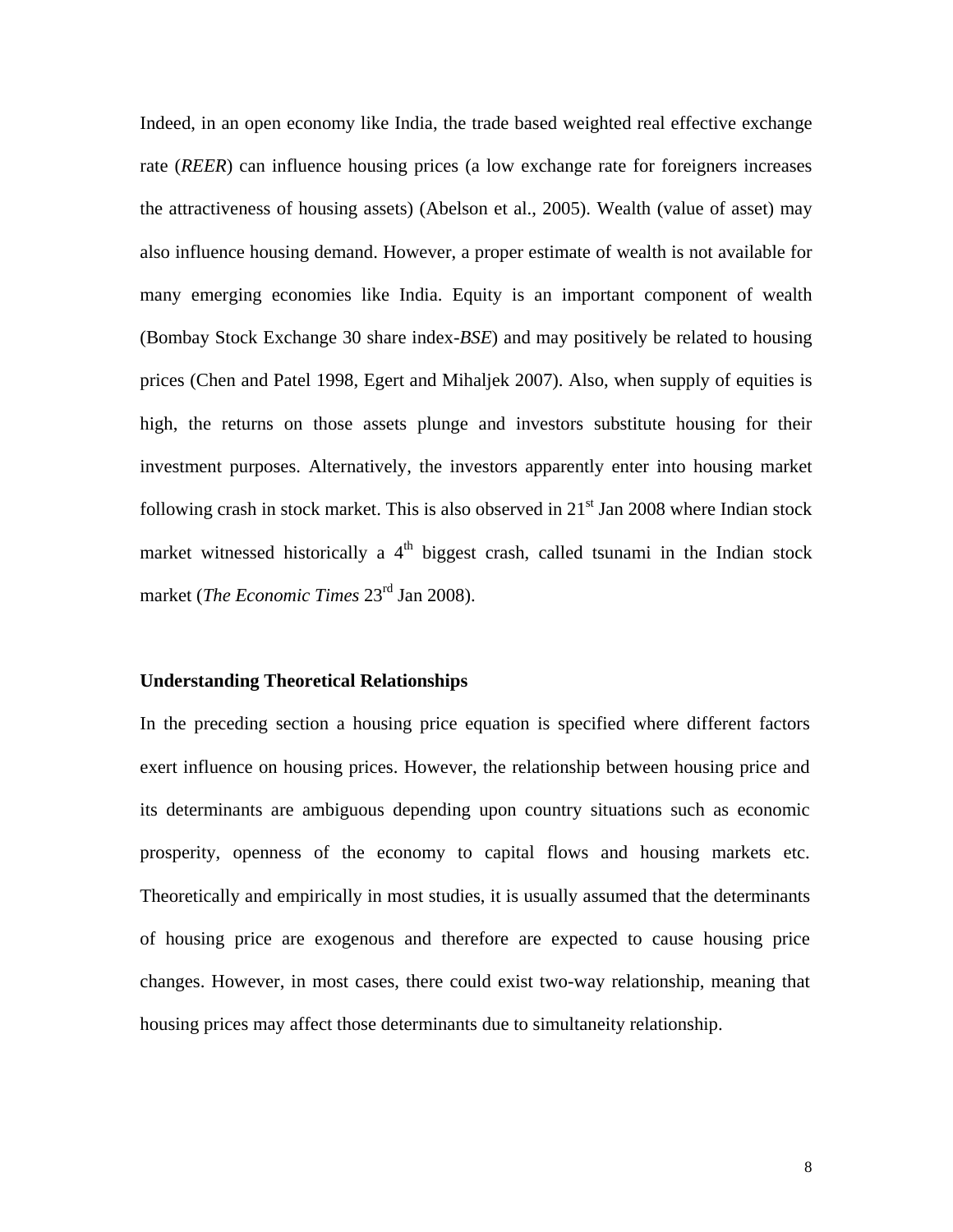An increase in real disposable income makes household more affluent. This raises the demand for housing and consequently prices. On the other hand, there can also be a feedback effect from housing prices to income. This is due to the fact that a house represents an accumulation of wealth by households that increases with appreciation of returns on account of appreciation of housing prices. It gives rise to income in the form of increases in rent and appreciation of its value. Conversely, falling housing prices depresses homeowner's wealth and in turn, leads to reduction in consumption spending over and above that associated with current income. As a result, even a small percentage decline in the value of housing assets can generate wealth losses that are large in relation to national income.

Prices of financial assets, namely stock prices, may also have a two-way causality relationship with housing prices given that households' portfolios comprise both financial and physical assets. This bilateral causality relationship suggests that stocks and housing assets act as alternative investment avenues for households. Housing usually requires a large initial money capital compared to buying or investing in stocks/shares. It is also true that owner-occupiers cannot afford to sell and buy houses just following a small change in prices caused by economic circumstances because of relatively high cost associated with acquisition of housing and, the investment on it, is also long-term in nature<sup>[2](#page-8-0)</sup>. It can therefore be, argued that stock and housing markets are two independent markets with no short-term causality in either direction. But, there could be a long-term

 $\overline{a}$ 

<span id="page-8-0"></span> $2$  Housing has a volume cycle, not a price cycle. Home prices are very sticky downward. When there is decline in price, house owners would not rush for selling the house expecting there would be a further decline in prices. Rather, they would hold it even at lower prices (Leamer, 2007).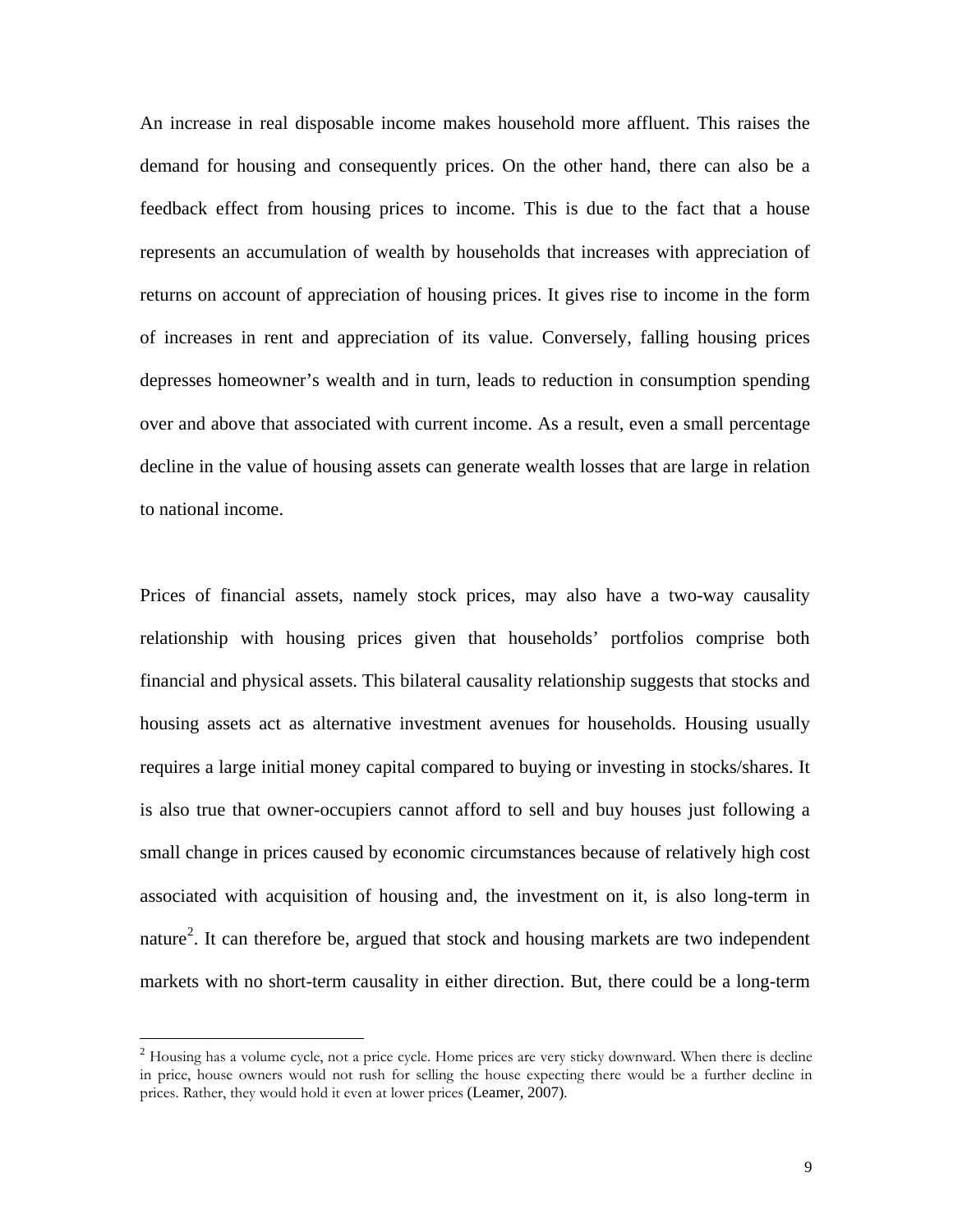relationship. When returns on stocks improve, it gives rise to wealth and that can be ustilised in holding house assets by individuals.

However, housing prices could have one-way causality relationship with monetary factors. Low interest rate (cost of borrowing) may lead to surge in housing prices when it is complemented with abundant credit availability. There may not exist a feedback relationship from house price to cost of credit. Housing prices could have two-way causality with trade variable. The trade-based low real effective exchange rate could increase the overseas demand for housing prices. On the other hand, low housing price can lead to appreciation of exchange rate. Apart from these, the policies related to the external sector can also influence housing prices in the domestic market. The factors such as stock market index and interest rates already considered are supposed to capture the aspects of financial liberalization. However, some of the external policies are of recent origin in emerging economies<sup>[3](#page-9-0)</sup>; allowing the entry of foreign investors into domestic housing markets or issuing housing equity to the foreigners. This is likely to affect the housing prices in the recent and future periods in the Indian scenario which is beyond the scope of the present study. Since it is a very recent phenomenon, therefore, capturing the effect of this policy would be difficult in time series models.

Given the above relationship, the present study attempts to explain the housing price behaviour in India in a partial macroeconomic framework. The partial adjustment

 $\overline{a}$ 

<span id="page-9-0"></span> $3$  The Government of India (2005) took the bold steps in liberalizing the economy and the housing sector in particular. The Government has decided to allow FDI upto 100 percent under the automatic route in townships, housing, built-up infrastructure and construction development projects, which include commercial premises, hotels, hospital, recreational facilities, and regional level infrastructures.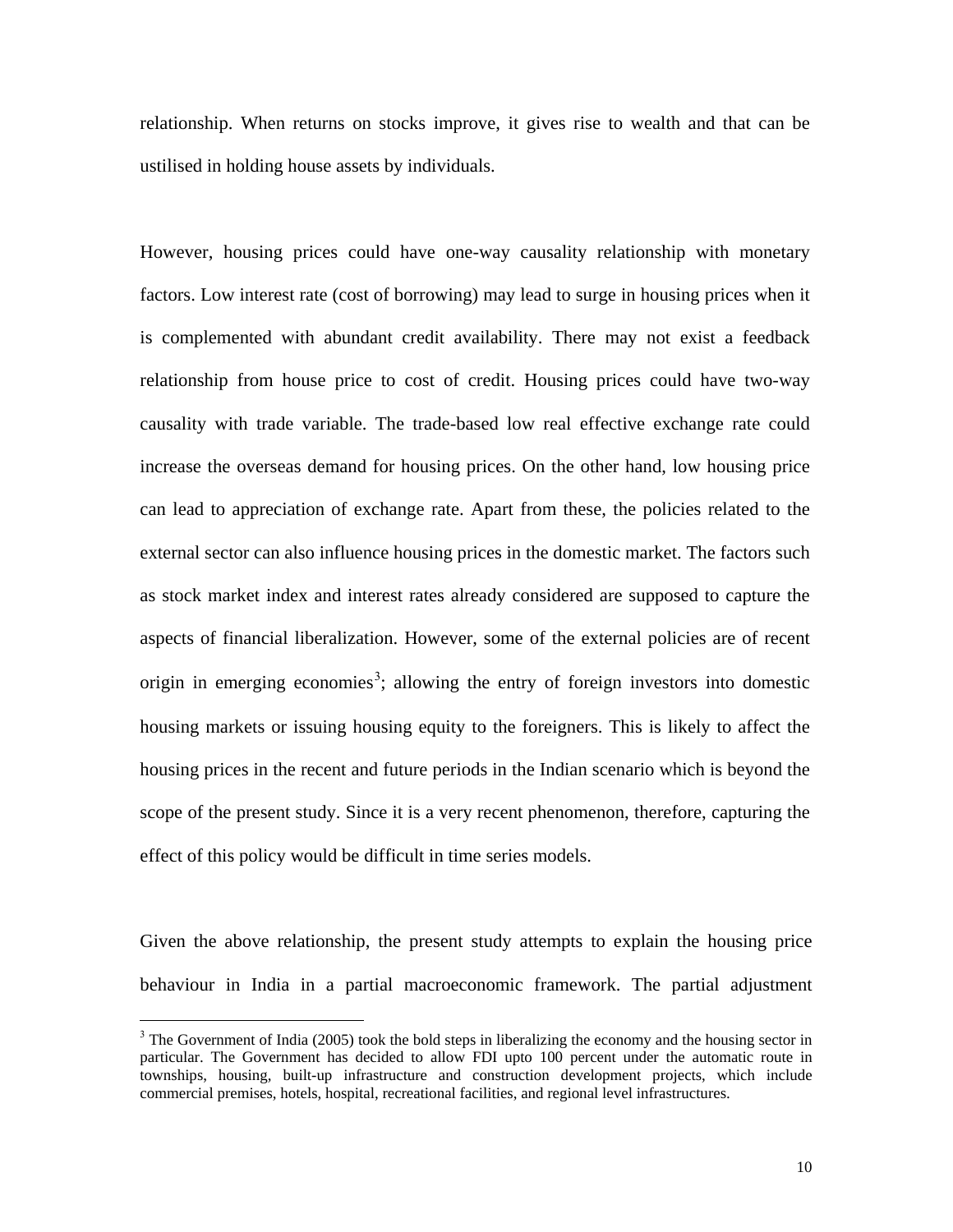housing-market model proposed by DiPasquale and Wheaton (1994) is considered. The framework is useful when an analysis could capture a few direct and indirect important determinants of housing prices, as it is difficult to obtain the information on all the quantitative and qualitative variables influencing housing prices in developing economies. Against this backdrop, the primary objective here is to establish the dynamic casual relationships between housing prices and its determinants, such as real income, real stock prices, real non-food bank credit, real interest rates and real effective exchange rate in India.

#### **Data Sources and Description**

To understand housing price behaviour in India, the study uses quarterly data. All the data are collected from Reserve Bank of India (RBI) Monthly Bulletin, Handbook of Statistics on Indian Economy, RBI and Central Statistical Organisation, Government of India. The choice of the data period for the empirical analysis is purely based on the availability of data series. The quarterly data with a higher frequency would establish the relation in a more liberalized regime where significant policy changes have taken place in the domestic financial environment and in the external environment. So**,** the quarterly data set used spans from 1996:1 to 2007:1. The data on variables include housing price index (HPI), real Gross Domestic Product (RGDP), real mortgage rate (RSBIR), non food bank credit (NFC), real effective exchange rate (REER), and Bombay stock exchange index (BSE). The housing price index is a based on monthly Consumer Price Index for the industrial workers estimated by the Reserve Bank of India. It is a general measure of housing price in India. Since data on determinants of housing prices including housing prices are available on a monthly basis, therefore, sum of monthly data for four consecutive periods in the series are averaged to produce quarterly observations. The same does not apply for GDP series as it is already available on quarterly basis. The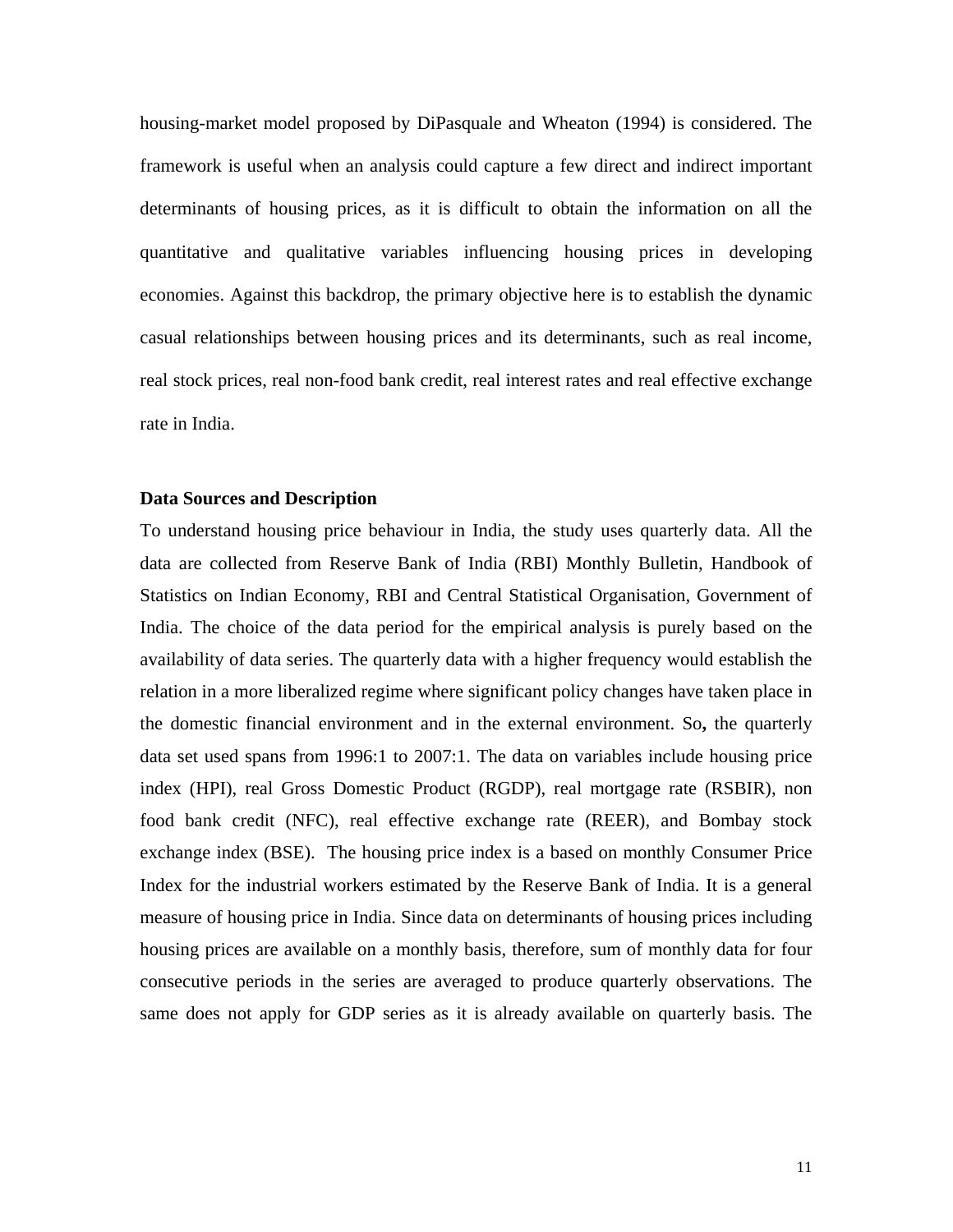short-term 91-days Treasury bill rate is taken as a proxy for the real mortgage rate.<sup>[4](#page-11-0)</sup> The non-food bank credit, real effective exchange rate and Bombay Stock Exchange have been considered as to represent credit availability for housing and other durables, overseas demand and stock prices respectively. The quarterly data on real GDP series is considered with a new base year 1999-2000=100. Since the data with the new base period is not available prior to 1999-2000, the real GDP data with base 1993-94 =100 is spliced forward into the new base year. Further, BSE Index is collected with base 1978-79 = 100. The 36-currency bilateral trade based weights real effective exchange rate is collected with 1993-94 =100 base year. The variables, measured in nominal terms such as interest rate, stock price index, and non-food bank credit are deflated by the Whole Sale Price Index (WPI) in order to consider their real values. All the variables are converted into natural logarithms, with the exception of real effective exchange rate, and real interest rate. The data on population characteristics and other qualitative variables are difficult to account for on a quarterly database.

## **Econometric Methodology**

 $\overline{a}$ 

Time series procedures are employed to understand housing price behaviour in India. It assumes in the long-run, housing price adapt to economic fundamentals. However, in short-run, the housing price may deviate from long-run equilibrium; but continually readjust to the deviations through an error correction mechanism. Therefore, we use Johansen cointegration-vector error correction model (VECM) (1988, 1991) as a suitable strategy to examine the co-movement between housing price and economic fundamentals and their dynamic relationship both in the long and short-run. Engel Granger test suffers from low power and the usual problem of simultaneity biasedness is associated with single equation approach. Consequently, we choose to test for cointegration using Johansen method. This enables to know the housing market disequilibrium in short-run.

<span id="page-11-0"></span><sup>&</sup>lt;sup>4</sup> The study also considers 364-day treasury bill rate in place of 91-day treasury bill rate for verification of results. However, it is subsequently seen that results remain unchanged.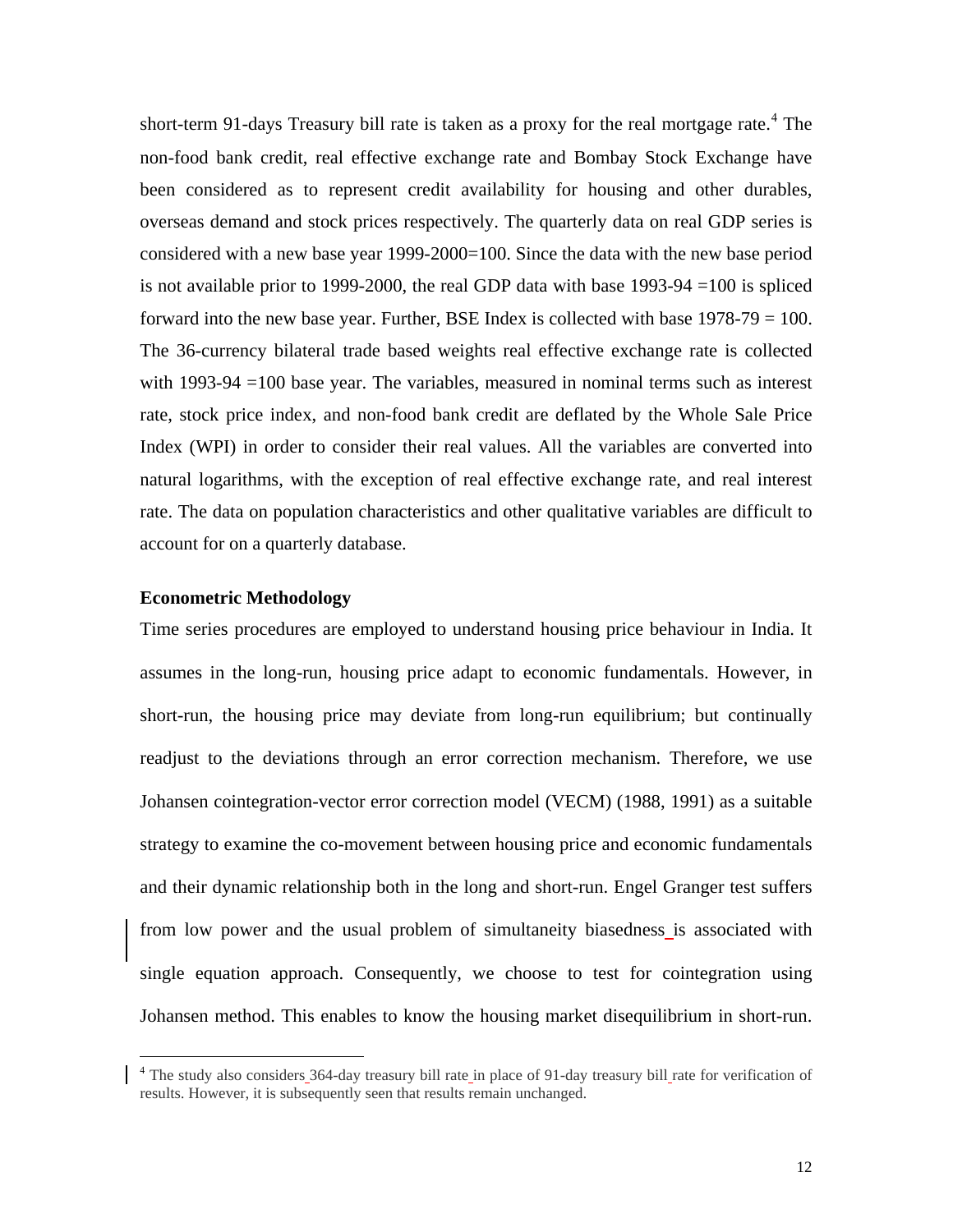As a check for robustness of results, the study utilises impulse response and variance decomposition of Vector Autoregression (VAR) method as proposed by Sims (1980).

#### **Time Series Properties of Variables**

To test for cointegration in housing price equation, first, one needs to ensure that the variables are integrated of same order. Therefore, we conduct unit root test for each variables in the model. Augmented Dickey Fuller (ADF, 1979) test is the most popular tests for stationarity, however, due to its limitations in correcting for heteroscedasticity, a non-parametric test devised by Phillips-Perron (PP, 1988) is performed for verifying ADF results.

Secondly, the result of the Multiple Cointegration test can be quite sensitive to the lag length. Therefore, it is imperative to check an optimal lag length. The study usually selects an appropriate lag according to Akaike Information Criterion (AIC) and Schwarz Information Criterion (SIC). It usually prefers the latter as it selects longer lags. The logic of preferring a longer lag is that it can show the effects of housing price determinants, in the current period, over a longer time. There may persist lagged effects of determinants of housing price besides their immediate impacts.

#### **Cointegration and Vector Error Correction Model**

The aim was to analyse housing price dynamics. Therefore, as a check for robustness, the study applies VAR model. However, one area of controversy for estimating in VAR models is whether the variables included in the model should be stationary or not. Some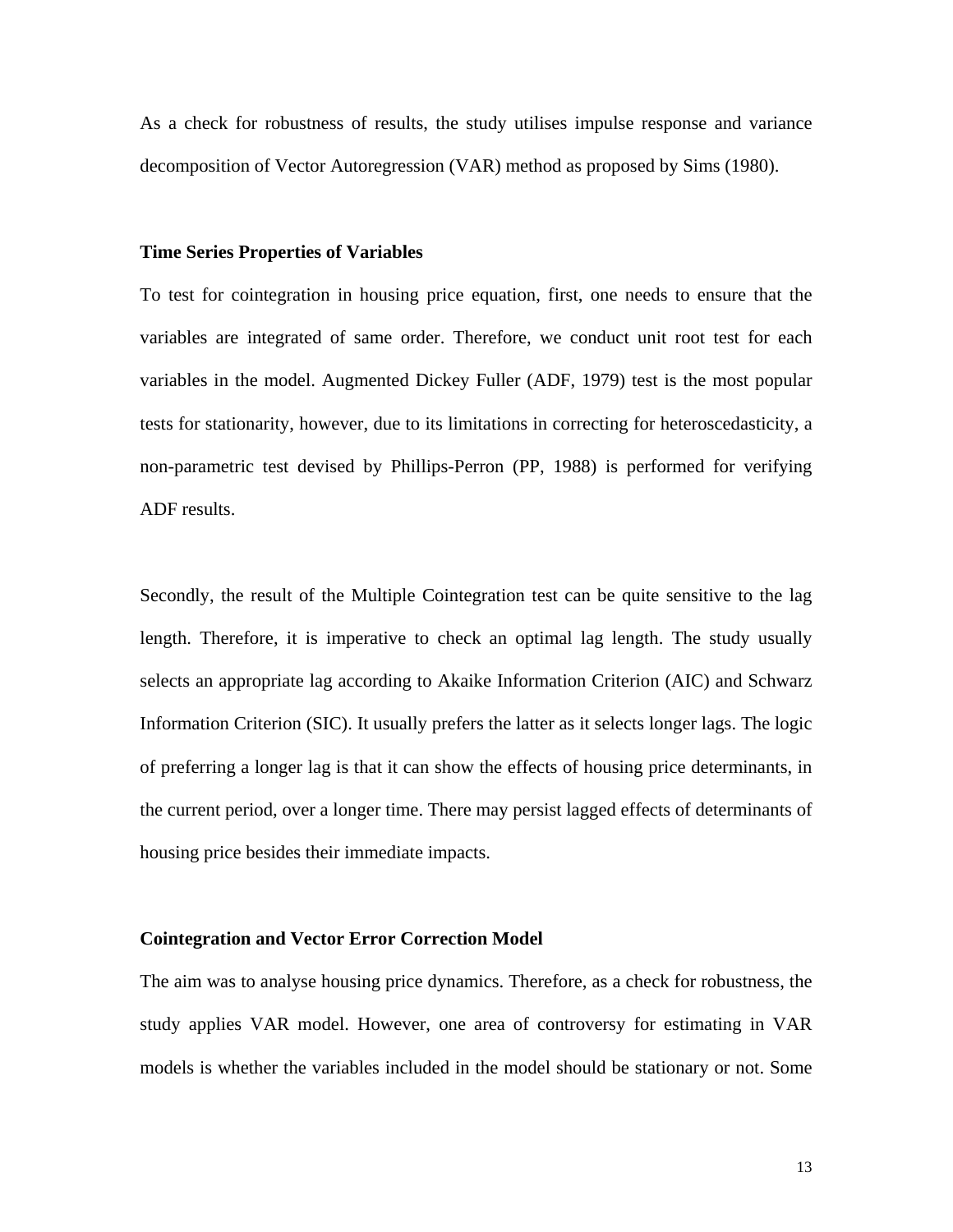argue that if the time series is non-stationary, regression of one time series variable on one or more variables can often give rise to spurious results due to the effect of a common trend. Sims (1980) and others, though, recommend against differencing even if the variables have a unit root. The main argument against differencing is that "it throws away" information concerning the co-movement in the data, which in general, leads to poor forecasting. However, econometricians use stationary variables for stability and robustness in VAR results. Therefore, wherever endogenous variables are found to be non-stationary, we consider differencing the series for stationarity. The VAR model can be represented as follows:

$$
\Delta Y_{t} = \gamma_{y} \mu_{t-1} + \sum_{i=1}^{n} \alpha_{i} \Delta Y_{t-i} + \sum_{j=1}^{n} \beta_{j} \Delta X_{t-j} + \varepsilon_{1t}
$$
(7)

$$
\Delta X_{t} = \gamma_{x} \mu_{t-1} + \sum_{i=1}^{\eta} \delta_{i} \Delta Y_{t-i} + \sum_{j=1}^{\eta} \phi_{j} \Delta X_{t-j} + \varepsilon_{2t}
$$
(8)

The above two equations constitute a vector autoregression model (VAR) in first differences. In equation (7) and (8), if  $\gamma_x$  and  $\gamma_y$  equal to zero, it is a traditional VAR in first difference. If  $\chi$  differs from zero,  $\Delta Y_t$  responds to the previous period's deviation from long-run equilibrium. Hence, estimating  $Y_t$  as a VAR in first differences is inappropriate if  $Y_t$  has an error correction representation. Therefore, if the variables are non-stationary and cointegrated in the same order, correct method is to estimate the Vector Error Correction Model (VECM), which is VAR in first-differences with the addition of a vector of cointegrating residuals. Thus, with this procedure, the model does not lose long-run information. Therefore, the study does not estimate VAR model in differences. However, for checking the dynamic relationship among the variables, it uses impulse response and variance decomposition procedures in differences of variables.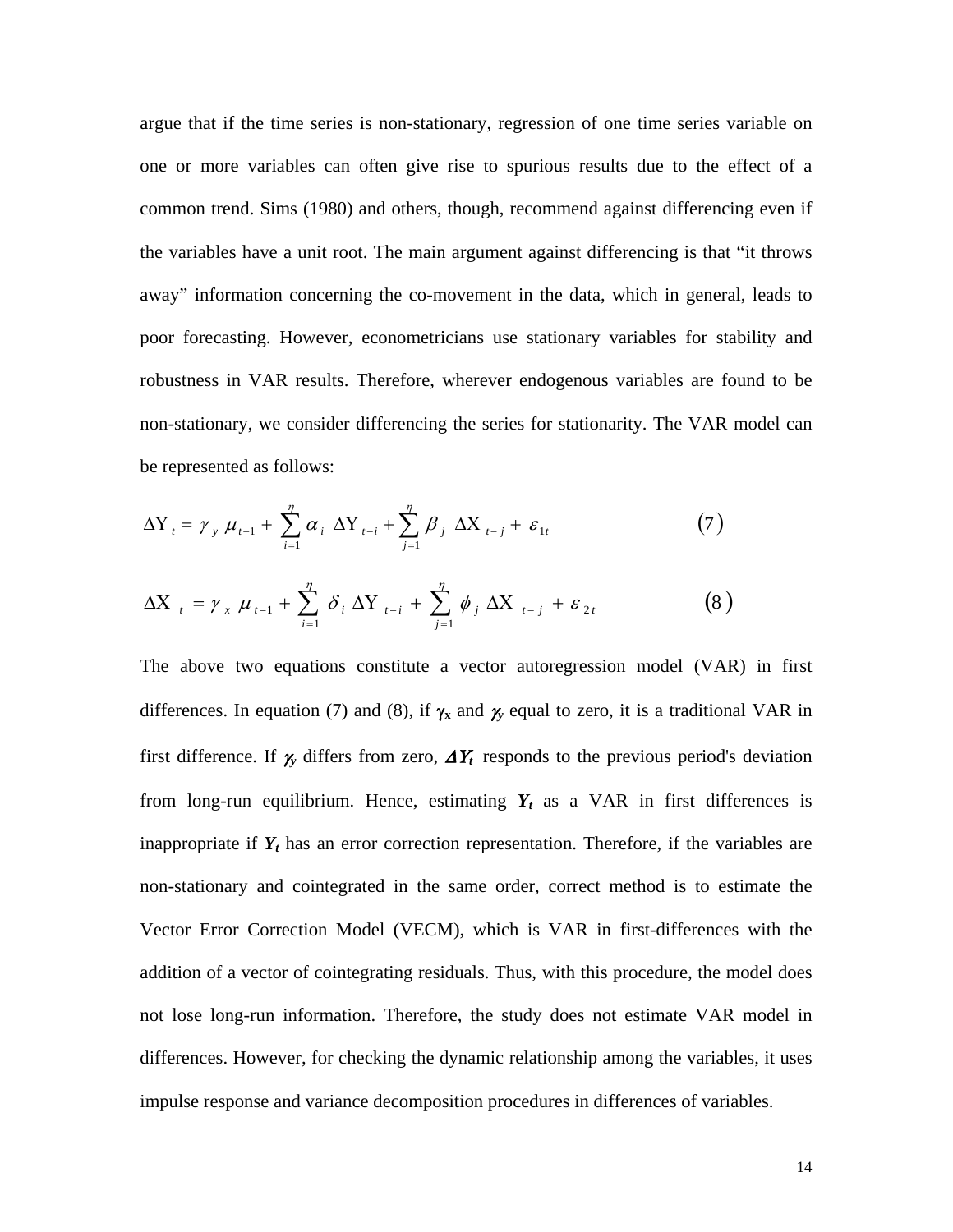Impulse response function and variance (forecast error) decomposition are two procedures for characterising the dynamic behaviour of the VAR model. Equations (7) and (8) are rather difficult to describe in terms of  $\alpha_i$  and  $\phi_j$  coefficients; the impulse response functions and variance decomposition techniques are useful devices in the VAR framework for testing the sources of variability. The impulse response traces the response of the endogenous variables to a shock in another variable in the system. The variance decomposition splits the variance of the forecast error for each variable into components shocks that can be attributed to each endogenous variables.

Following Sims' (1980) seminal paper, dynamic analysis of VAR model is routinely carried out using ''orthogonalized'' impulse responses, where the underlying shocks to VAR model are orthogonalized using Cholesky decomposition method. This method assumes the system is recursive. In other words, all the determinants are influencing housing prices simultaneously and the estimations of impulse response and variance decomposition are orthogonalized so that the covariance matrix of the resulting innovations is a lower triangular matrix.

#### **Empirical Results and Discussion**

The empirical analysis reported here is based on a two-stage estimation. In the first stage, cointegration analysis is used to identify cointegrating relationship among the variables. This is important because if two non-stationary variables are cointegrated, a VAR model in the first difference is misspecified. If cointegration relationship is identified, the model should include residuals from the vectors (lagged one period) in the dynamic Vector Error Correction Model (VECM).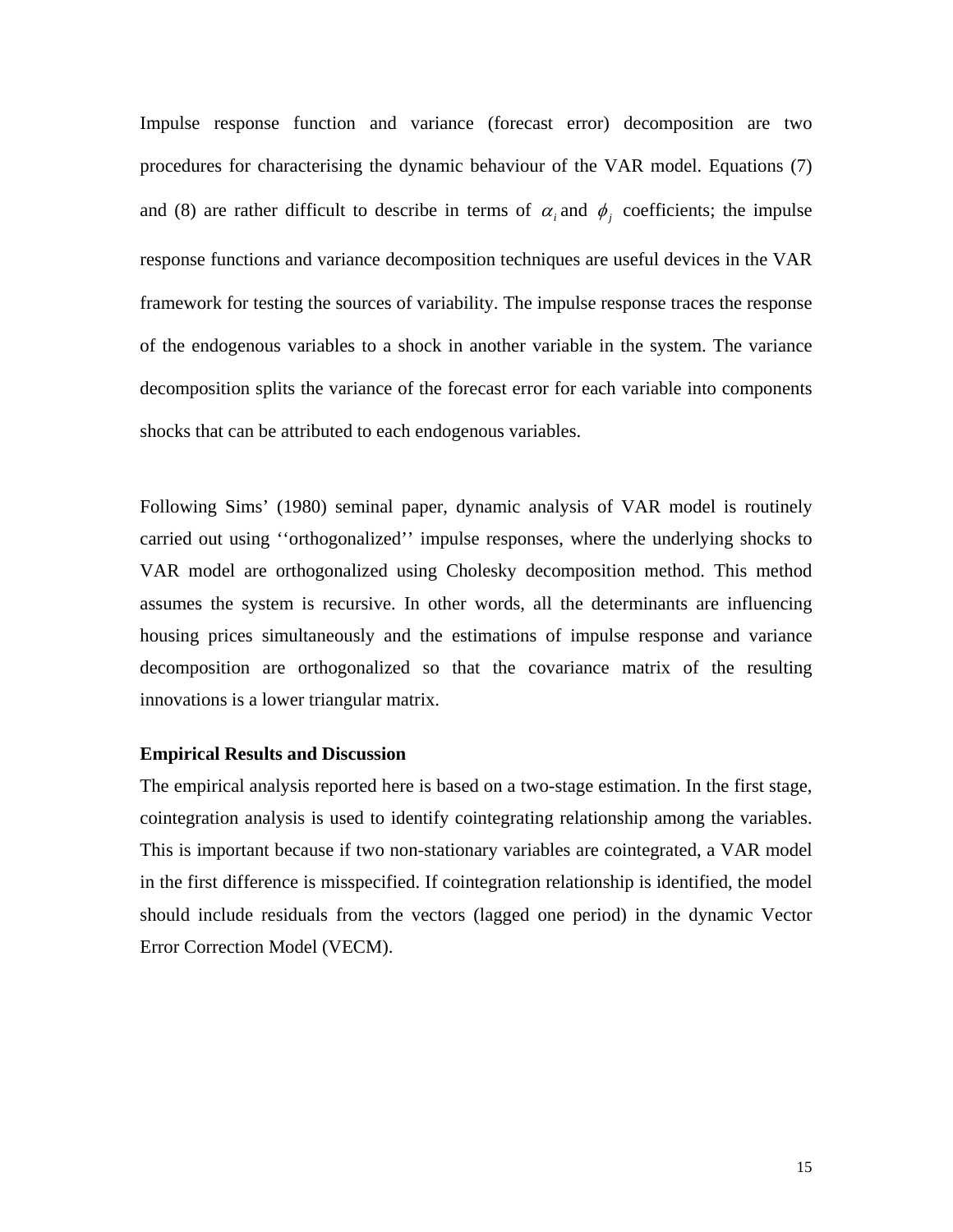|             |                     | Levels              | <b>Ist Difference</b> |                         |                             |
|-------------|---------------------|---------------------|-----------------------|-------------------------|-----------------------------|
| Variables   | <b>ADF</b>          | PP                  | <b>ADF</b>            | PP                      | Inference on<br>Integration |
| <b>LHPI</b> | $-1.716^{\circ}(4)$ | $-0.40^{T}(4)$      | $-5.36^{T}(1)$        | $-4.06^{\rm N}{}^{(1)}$ |                             |
| <b>LGDP</b> | $4.95^{\circ}$ (3)  | $-6.50^{T}(1)$      | $-15.98^{\circ}(1)$   | $-7.22^{\rm C}(1)$      |                             |
| <b>LBSE</b> | $-1.53^{T}(1)$      | $-1.40^{T}(1)$      | $-4.42^N(1)$          | $-4.99^{N}(3)$          | 1                           |
| <b>LNFC</b> | $3.03^{\circ}$ (1)  | $3.88^{\circ}$ (1)  | $-6.48^{T}(1)$        | $-6.24^{T}(1)$          | 1                           |
| <b>RT91</b> | $-3.78^{T}(1)$      | $-13.32^{T}(1)$     |                       |                         | $\theta$                    |
| <b>REER</b> | $-2.64^{\circ}(1)$  | $-3.02^{\circ}$ (1) |                       |                         | 0                           |

**Table 1: Results of Unit Root Test**

**Note:** L stands for Logarithm of the respective variables, and the optimal lag length for the ADF and PP tests is based on the AIC and SBC Criteria. The McKinnon critical values for ADF and PP tests at 1%, 5% and 10% are –3.59, -2.93 and -2.60 respectively for without trend but intercept (denoted by superscript C) and -4.18, -3.51 and -3.18 respectively for with trend and intercept (denoted by superscript T) and - 2.61, -1.94 and -1.61 respectively for no trend and intercept (denoted by N). For PP tests at 1%, 5% and 10% are –3.69, -2.97 and -2.62 respectively for without trend but intercept and -4.33, -3.58 and -3.22 respectively for with trend and intercept and - 2.65, -1.95 and -1.62 respectively for no trend and intercept.

As discussed in previous section, it is necessary to check the order of integration of the level variables for an appropriate econometrics method. Therefore, unit root tests of each variable at their levels as well as first difference of non-stationary level variables were conducted. The result from Table 1 shows that all the variables are non-stationary at their levels except RT91 (short-term 91-day Treasury bill rate) and REER. However, all the non-stationary variables are found to be stationary at their first differences, and therefore, are integrated of order one.

## **Cointegration -Vector Error Correction Model**

The cointegration model used here has total six variables; four non-stationary variables viz house price Index (LHPI), Per capita real GDP (LPRGDP), Real Bombay Stock Index (LRBSE), Real Non-food Bank credit (LRNFC) and two stationary variables viz Real Effective Exchange rate (REER), and Real State Bank of India advance rate (RSBIR). Two stationary variables have been assumed to be exogenous in the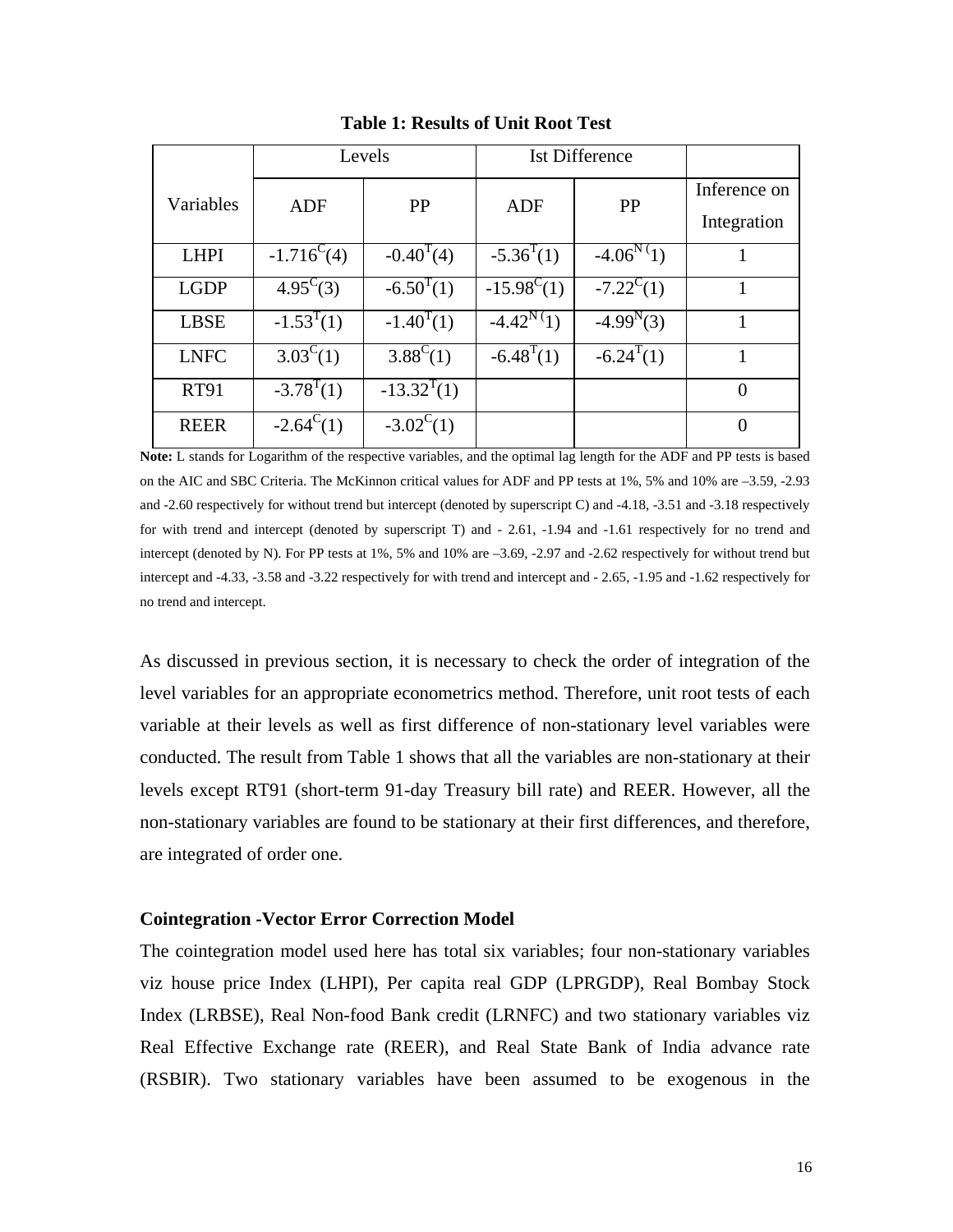cointegration framework as they are likely to exert their influence on house price in the long-run rather than getting influenced by other variables. Studies also show that their behaviour is quite independent of movement of other monetary, fiscal and real influences (Nachane, Karnik and Hatekar 1997; Mallick and Agarwal 2007). Since they are found to be stationary, the study assumes them as exogenous in the cointegration model. However, in the error correction equation, they are treated as endogenous, the constant, and an error correction term being exogenous to the model.

The VECM involves selection of appropriate lag length. An inappropriate lag selection may give rise to problems of overparametrization or underparameterization. The objective of estimation is to ensure that there is no serial correlation in the residuals. Likelihood Ratio (LR), Final Prediction Error (FPE), Akaike information criterion (AIC), Schwarz information criterion (SIC), and Hannan-Quinn criterion (HQ) are used to select optimal lag lengths. Up to three lags are tested in the present study. The resulting lag structures are reported in Table 2. All the criteria such as LR, FPE, AIC, SC, and HQ select for second lag. Hence, the second period is considered to be optimal lag here.

| Lags | Log L  | LR     | <b>FPE</b> | <b>AIC</b> | <b>SC</b> | HQ        |
|------|--------|--------|------------|------------|-----------|-----------|
| 0    | 18.57  | NA     | 5.87       | $-0.69$    | $-0.52$   | $-0.63$   |
|      | 220.80 | 356.30 | 8.30       | $-9.56$    | $-8.73$   | $-9.25$   |
| 2    | 266.54 | 71.87* | $2.06*$    | $-10.97*$  | $-9.48*$  | $-10.43*$ |
| 3    | 278.21 | 16.11  | 2.68       | $-10.77$   | $-8.62$   | $-9.98$   |

**Table 2: Selection of Lag Length in VAR** 

Note: \* Indicates lag order selected by the criterion, NA shows not available.

#### **Results from Cointegration Tests**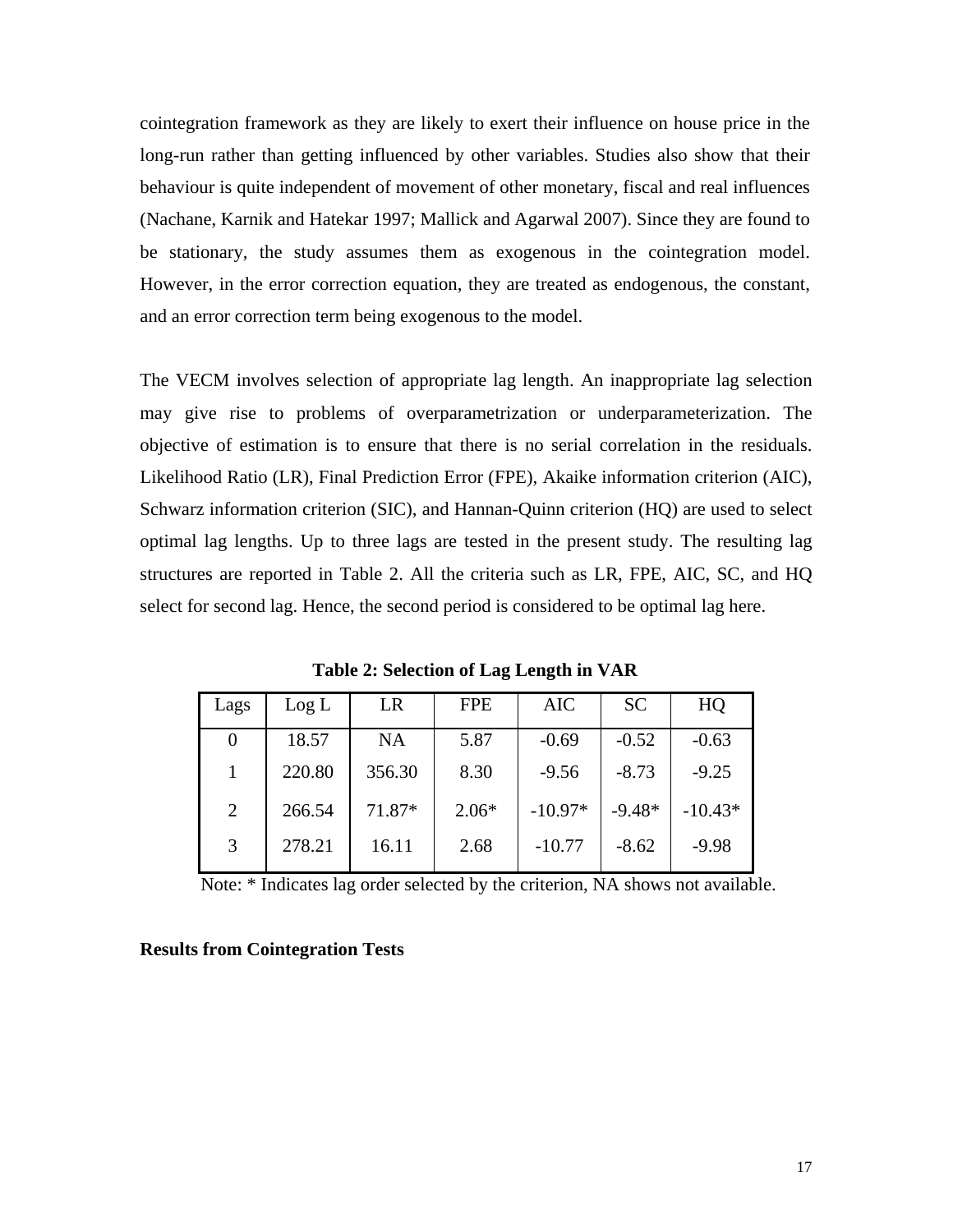Cointegrating relationship is tested with equation (6). The relationship is estimated by the Johansen (1988) multivariate cointegration test.<sup>[7](#page-17-0)</sup> Table 3 presents the trace and maximum eigenvalue statistics for the sample period: 1996:1 to 2007:1. The test statistics and asymptotic critical values at 1% and 5% are also shown in the Table 3. Both the tests reject the hypothesis of no cointegration  $(\delta = 0)$  at the 1% and 5% level, where as they do not reject the hypothesis that  $\delta \leq 1$ . This suggests that there exists at least one cointegrating vector in the model. Therefore, the conclusion is that  $\delta = 1$ , that is, there is one stationary relationship among the variables.

| Null              | Alternative       | <b>Trace Statistic</b>   | 5% Critical | 1% Critical |
|-------------------|-------------------|--------------------------|-------------|-------------|
| Hypothesis        | Hypothesis        |                          | Value       | Value       |
| $\delta = 0$      | $\delta \geq 1$   | $56.10^{*(**)}$          | 47.21       | 54.46       |
| $\delta \leq 1$   | $\delta \geq 2$   | 13.01                    | 29.68       | 35.65       |
| $\delta \leq 2$   | $\delta \geq 3$   | 3.65                     | 15.41       | 20.04       |
|                   |                   |                          |             |             |
| Null              | Alternative       | Maximum Eigen            | 5% Critical | 1% Critical |
| <b>Hypothesis</b> | <b>Hypothesis</b> | Statistic                | Value       | Value       |
| $\delta = 0$      | $\delta = 1$      | $43.08$ <sup>*(**)</sup> | 27.07       | 32.24       |
| $\delta \leq 1$   | $\delta = 2$      | 9.35                     | 20.97       | 25.52       |
| $\delta \leq 2$   | $\delta = 3$      | 3.65                     | 14.07       | 18.63       |

**Table 3: Johansen Co-integration Rank Test** 

**Note:** \* and \*\* shows significant at 5 % and 1 % level.

# **Long Run Estimates of Housing Price Equation**

1

The long run coefficients obtained from cointegrating equation shows that the real income measured from real *GDP* has a significant and positive influence on the housing

<span id="page-17-0"></span><sup>&</sup>lt;sup>7</sup> In Johansen Test, we can calculate the trace statistic, i.e.,  $\lambda_i$  (0) = -T [ln (1- $\lambda_1$ ) + ln (1- $\lambda_2$ ) + ln (1- $\lambda_3$ ). Where T is the total number of observation less the lags and  $\lambda_i$  are the characteristics roots of Coefficient matrix of independent variables. Similarly, the same formula can be used in the calculation of maximum Eigen value statistic. See Ender et al. (2004) for more details.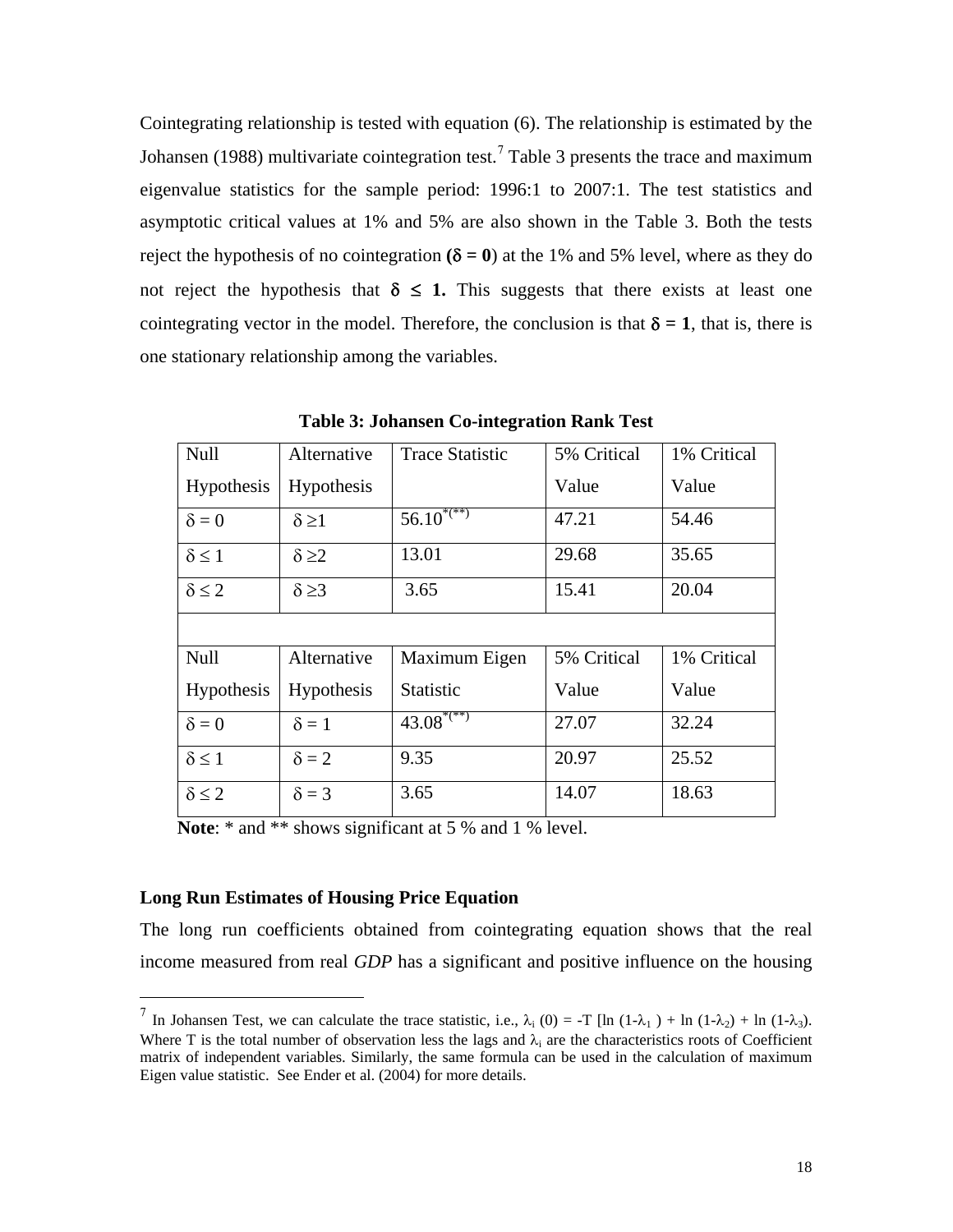price while the real *BSE* index does not have any influence on housing price. In addition, the real non-food credit has a significant and surprisingly negative influence on housing price. The housing price responding negatively to the bank credit availability in the long run may arise for the reason that when more credit is available from the banks, it rapidly give rise to construction of number of new houses and thereby it suppresses the price of housing. In this case the supply force dominates over the demand forces consequent upon availability of bank credit. The credit has more of supply force than its demand force. It gives rise to increased supply of houses as credit gets utilized in the construction process than utilization of bank credit just in buying number of new houses. There might also be houses constructed but there may not be economic demand because of affordability problem on the part of individuals. Once an income factor comes in, it gives rise to economic demand and thereby leading to rise in prices. Otherwise, new arrival of houses arising from credit availability could put downward pressure on house prices or keeps the housing markets dampen. It could be seen in equation (11) that increased demand arising due to increased income has a dominant impact on housing prices than the supply force due to availability of bank credit. In overall, it leads to rise in housing prices.

$$
HPI_{i} = 14.86 \ RGDP_{i} - 0.21 \ RBSE_{i} - 7.54 \ RNFC_{i}
$$
\n
$$
(7.29)^{*} \qquad (-0.85) \qquad (-7.46)^{*} \qquad (11)
$$

# **Short Run Estimates of Housing Price from VECM Model**

The coefficients of error correction term in the VECM shows that it is significant and possesses correct sign (negative sign) implying that there is partial adjustment of housing prices in the short run to its deviations from its long run equilibrium path. The adjustment is around 10 per cent per quarter. This implies that any disequilibrium in the housing market from its the long run equilibrium takes around 2 and half years for correcting the disequilibrium. Looking at the short-run parameters, it suggests that surprisingly both real GDP and real interest rate have significant and negative influence on housing prices. Other variables do not play significant role in the short run. Some literature argues that housing investment is long term in nature. It needs enhanced permanent income for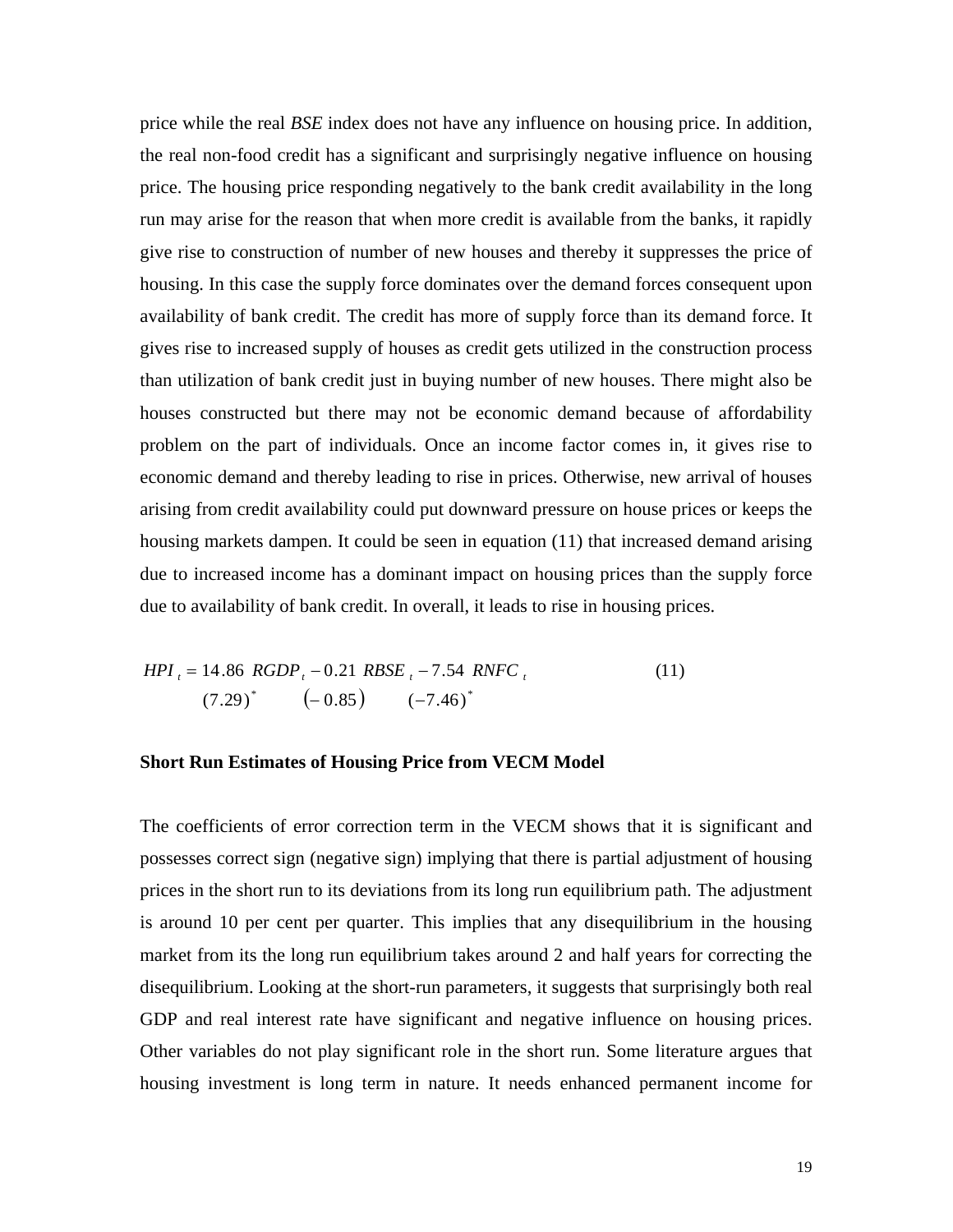housing investment. Even if there is a change in transitory income in the short run, the housing investment will not be stimulated unless there is an increase in the permanent income. This is the reason why a short run rise in income does not encourage to invest/construct on housing, thereby putting downward pressure on the housing prices. It is also found that about 52 per cent ( $R^2 = 0.52$ ) of housing price variations is explained by its controlled determinants. The remaining (48 per cent) of housing price variations is explained by the other qualitative factors, which is implicitly incorporated in the residual of the system equation.

$$
DHPI_{t} = 0.14 + 0.62 \quad DHPI_{t-1} - 0.35 \quad DHPI_{t-2} - 1.04 \quad DRGDP_{t-1}
$$
\n
$$
(0.150) \quad (3.744)^{*} \quad (-2.268)^{*} \quad (-1.963)^{*}
$$
\n
$$
- 1.09 \quad DRGDP_{t-2} - 0.02 \quad DRBSE_{t-1} - 0.13 \quad DRBSE_{t-2} + 0.43 \quad DRNFC_{t-1}
$$
\n
$$
(-2.100)^{*} \quad (-0.027) \quad (-0.573) \quad (0.388)
$$
\n
$$
- 1.02 \quad DRNFC_{t-2} - 0.01 \quad RT91_{t} + 0.01 \quad REER_{t} - 0.10 \quad ECM_{t-1}
$$
\n
$$
(-0.719) \quad (-1.305)^{*} \quad (0.014) \quad (-1.386)^{*} \quad R^{2} = 0.52 \ , \quad \overline{R}^{2} = 0.35 \tag{12}
$$

| Null Hypothesis: No Causality | Lags | Obs | F-Statistic | Probability |
|-------------------------------|------|-----|-------------|-------------|
| $DRGDP \rightarrow DHPI$      | 4    | 40  | 2.09        | 0.10        |
| $DHPI \rightarrow DRGDP$      |      |     | 0.14        | 0.96        |
| $DRBSE \rightarrow DHPI$      | 1    | 43  | 3.18        | 0.08        |
| $DHPI \rightarrow DRBSE$      |      |     | 0.17        | 0.68        |
| $DRNFC \rightarrow DHPI$      | 5    | 39  | 3.58        | 0.01        |
| $DHPI \rightarrow DRNFC$      |      |     | 0.42        | 0.83        |
| $RT91 \rightarrow DHPI$       | 1    | 43  | 0.13        | 0.71        |
| $DHPI \rightarrow RT91$       |      |     | 3.06        | 0.08        |
| $REER \rightarrow DHPI$       | 1    | 43  | 1.95        | 0.17        |
| $DHPI \rightarrow REER$       |      |     | 2.98        | 0.09        |

**Table 4: Bivariate Granger Causality Test**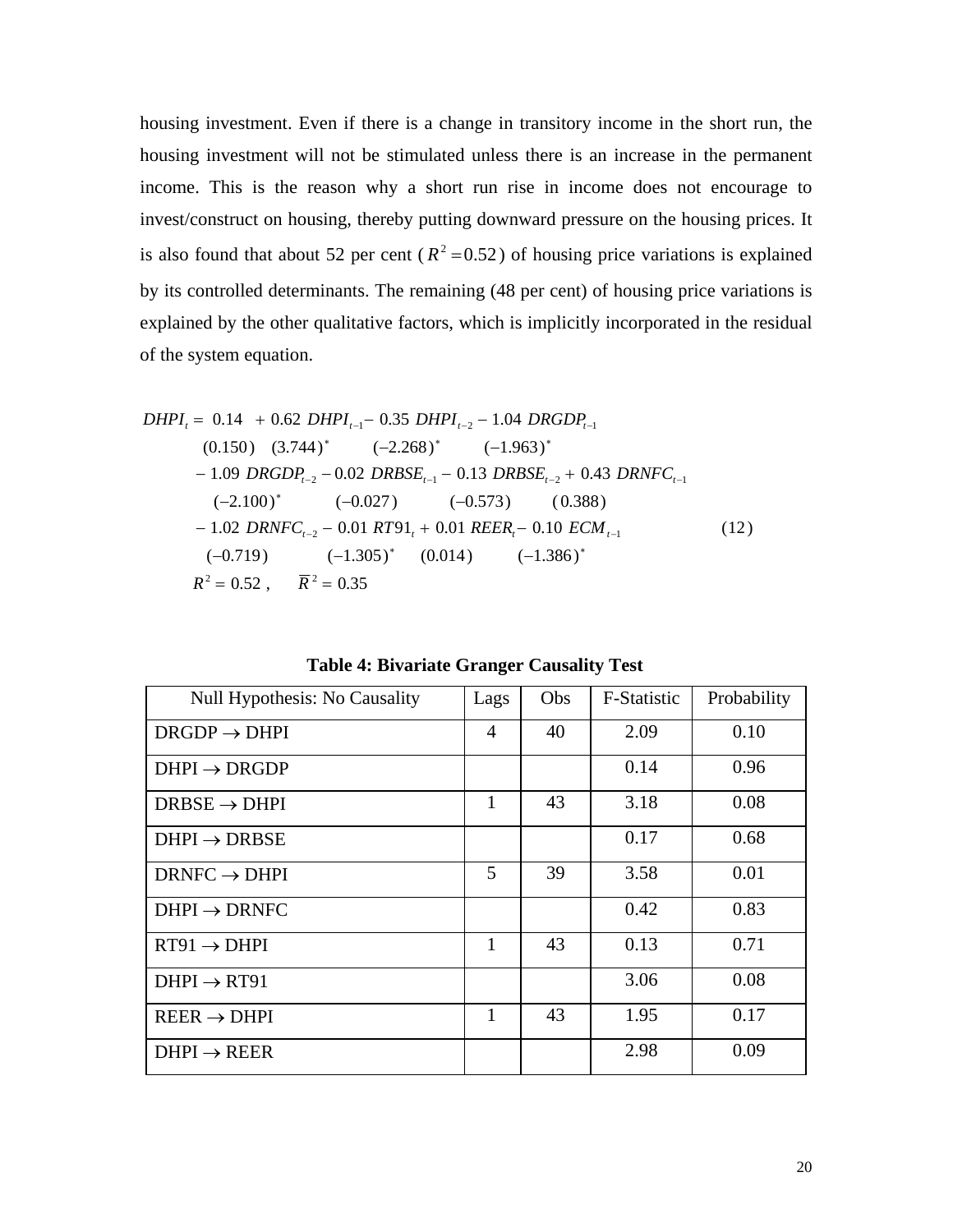As a prelude to estimating in a multivariate set up of VAR, the study conducts Granger causality test between housing prices and its determinants. If there exists some causality relationship among the variables in the bi-variate model, then only it makes meaningful to test their relationship in a multivariate framework. The estimated *F***-**statistics of the causality test are reported in Table 4. The results of F-statistic suggest that all determinants including national income, Bombay stock exchange, and non-food bank credit granger cause housing prices, except real interest rate (RT91) and real effective exchange rate (REER). Although no causality is observed from real interest rate and the trade based real effective exchange rate to house price, but the reverse causality exists A number of points also emerge from causality test results. Saravanan, Ramamoorthy, and Nagarajan (2007) have indicated that there is some evidence of inertia with shortterm interest rate, implying a decrease in short-term interest rate causes rising housing prices in Indian economy and vice versa. Because the buyers enjoy short-term floating interest rate rather than the long-term interest rate. The main effect of interest rate on housing prices is likely to come through its effect on builders' funding cost and buyers' borrowing cost. The feedback effect, however, is not observed in our result. The results indicate that real effective exchange rate Granger causes housing prices as expected, but the reverse causality effect is not observed. Although, the theory suggests that depreciation in exchange rate could push up housing prices, this may not be the case in the short run.<sup>[8](#page-20-0)</sup> However, given these results, it makes sense to include all of these variables in a VAR framework to understand the true dynamic relationship among the variables.<sup>[9](#page-20-1)</sup>

 $\overline{a}$ 

<span id="page-20-0"></span><sup>&</sup>lt;sup>8</sup> Abelson et al. (2005), 'In an open economy, the exchange rate could influence house prices i.e., a low exchange rate increases the attractiveness of housing assets to foreigners. As a result, the increasing housing investment on housing will lead to rising housing prices in an economy''.

<span id="page-20-1"></span><sup>&</sup>lt;sup>9</sup> The causality test results may show that there may be a bi-directional causality relationship among two variables, but that could be due to a third common factor with which two variables are related without having true causality relations among the tested variables. Similarly, test result may show that there does not exist any causality relationship, but there could be causality between two variables once the intermediate link between the two variables is established through other variables in a multivariate framework. Therefore, it necessitates a multivariate modelling in order to discover the true direct and indirect relationship among the variables.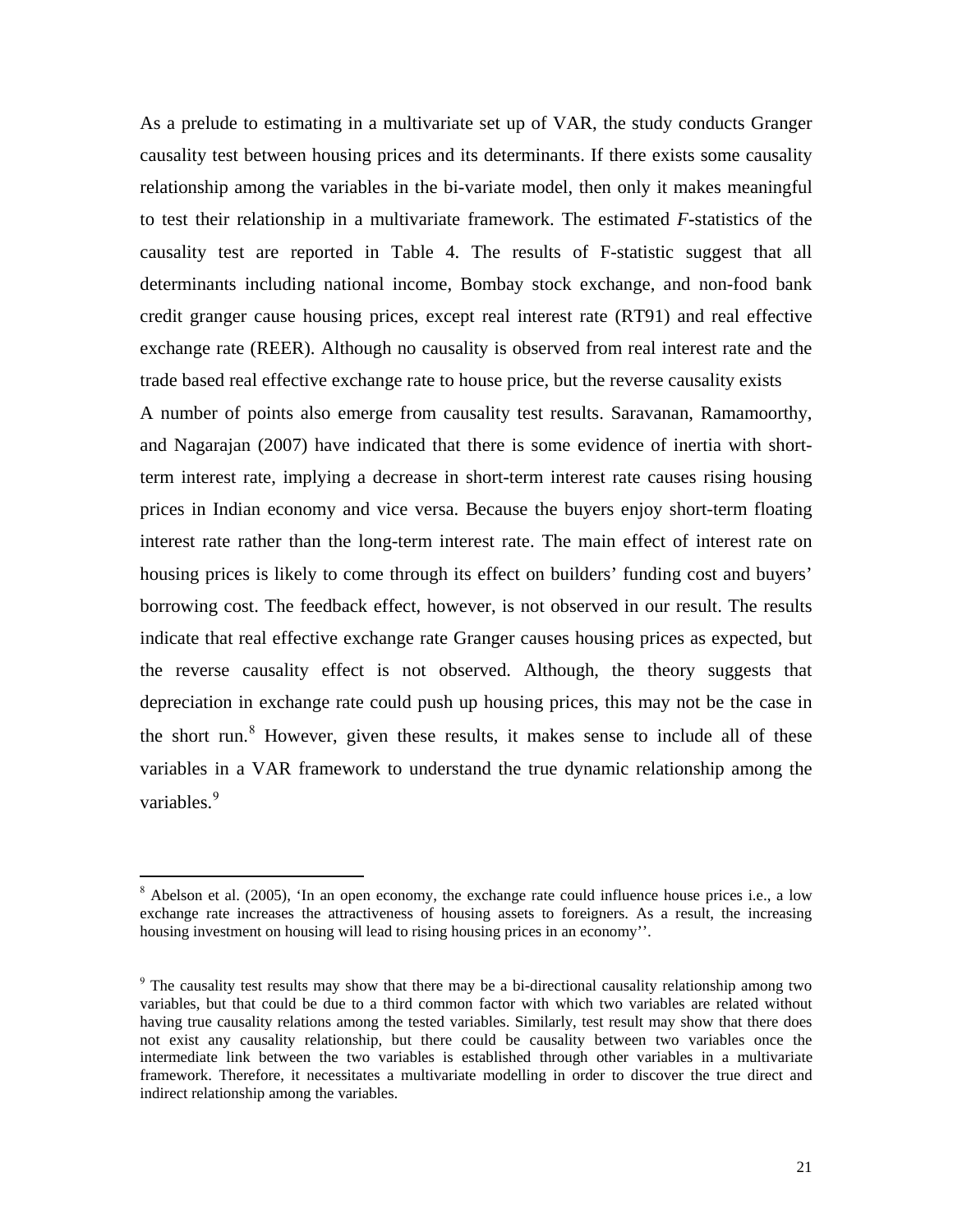To provide further insight on the relationship of housing prices and its determinants, the variance decomposition and impulse response function are computed. These two approaches give an indication of the dynamic properties of the system and allow us to gauge the relative importance of the variables beyond the sample period. Before estimating Variance Decomposition and Impulse Response functions, one needs to ensure the model adequacy by using the required diagnostic checking procedures.

The results reported in Table 5 points out that VAR estimated with lag two satisfies the stability test, normality test as well as no serial correlations among the residuals in the VAR model. Therefore, it leads us to take the position that our model fulfils the model adequacy tests for the statistical analysis.

| Adequacy Test for VAR model   | <b>Critical Values</b>             | Lags    |
|-------------------------------|------------------------------------|---------|
| <b>Stability Test</b>         | 0.93, 0.93, 0.85, 0.73, 0.61, 0.19 | $2^*$ . |
| Normality (Chi-Square values) | 0.50, 0.41                         | $2*$    |
| Serial Correlation (LM-stat)  | 68.35, 43.06                       | $2*$    |

**Table 5: Diagnostic Checking Criterion** 

Note: \* Indicates lag length.

## **Variance Decomposition Results**

The variance decomposition measures the percentage of variation in housing prices induced by shocks emanating from its relevant determinants. The estimates of variance decomposition are shown in Table 6 for a period of 20-quarter time horizon. The results indicate that disturbance originating from housing price itself inflicted the greatest variability to future prices. It contributes 89 per cent variability one quarter ahead, approximately 54 per cent fifth quarters ahead. The proportion of variance remains high (56 per cent) even till (20th quarter). This result indicates that current change in housing prices heavily influences people's expectation of future price changes. Despite an average of 56 per cent variability contributed by current price changes, there remains 44 per cent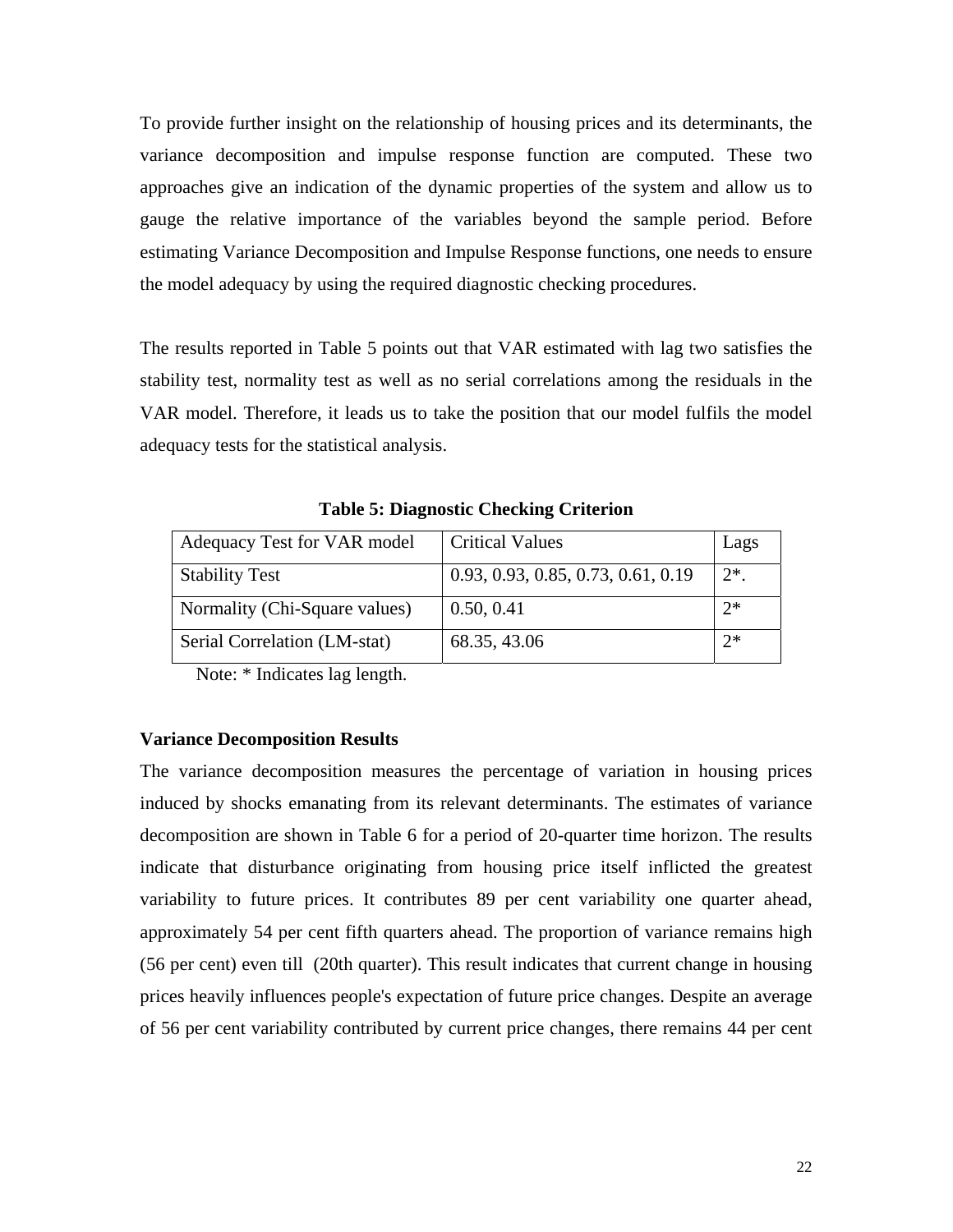of variability, which is being explained by other five factors.<sup>[10](#page-22-0)</sup> Total real non-food bank credit availability prevails over all other four housing price determinants in influencing house prices. This accounts for approximately 30 per cent of the total variance contributed by five determinants (i.e., 13 per cent of the total variance) as shown in the Table 6. This variable captures the amount of bank credit availability to households for house purchase or for taking rented houses as well as funds available to the builders for house constructions. A relatively high proportion of housing price variance induced by credit availability confirms its importance in the dynamic behaviour of house prices.

The third largest source of housing price variance appears to be from real BSE index, which accounts for approximately 21 per cent of the total variance among four determinants contributed by five determinants (i.e, 9 per cent of the total house price variance). This indicates a very significant relationship between the two markets. Clearly, during the past ten years of rapid economic growth and financial reforms in India the values of both real assets and financial assets have appreciated enormously. Thus, this implies that stock market and housing markets are perfectly integrated. Stock market, which is highly liquid with relatively low transactions costs, is characterized by high degree of speculative activity. It is possible that the stock market may have some influence on speculative house building and investment but this is likely to be temporary in nature.

| Horizon        | <b>REER</b> | <b>RT91</b> | <b>DRNFC</b> | <b>DRBSE</b> | <b>DRGDP</b> | <b>DHPI</b> |
|----------------|-------------|-------------|--------------|--------------|--------------|-------------|
|                | 0.73        | 2.68        | 3.01         | 1.49         | 2.09         | 89.97       |
|                | $(-0.24)$   | $(-0.46)$   | $(-0.57)$    | $(-0.35)$    | $(-0.45)$    | $(-10.52)$  |
| $\overline{4}$ | 7.17        | 9.92        | 12.42        | 9.54         | 4.86         | 56.07       |
|                | $(-0.84)$   | $(-1.24)$   | $(-1.51)$    | $(-1.29)$    | $(-1.40)$    | $(-5.10)$   |

**Table 6: Variance Decomposition of Housing Prices** 

 $\overline{a}$ 

<span id="page-22-0"></span> $10$  It can be emphasized that the current housing price variance (56 per cent) is accounted for by its own house prices in India. This implies housing price is a sufficient statistics for the homebuyers, thereby past rise in house prices leads to present rise in demand for housing with an expectation of future rise in house prices and in turn results in current rise in house prices. In contrast, for the house builders, the house price may not be a sufficient statistics due to increasing costs of production and in turn which limits the housing unit production.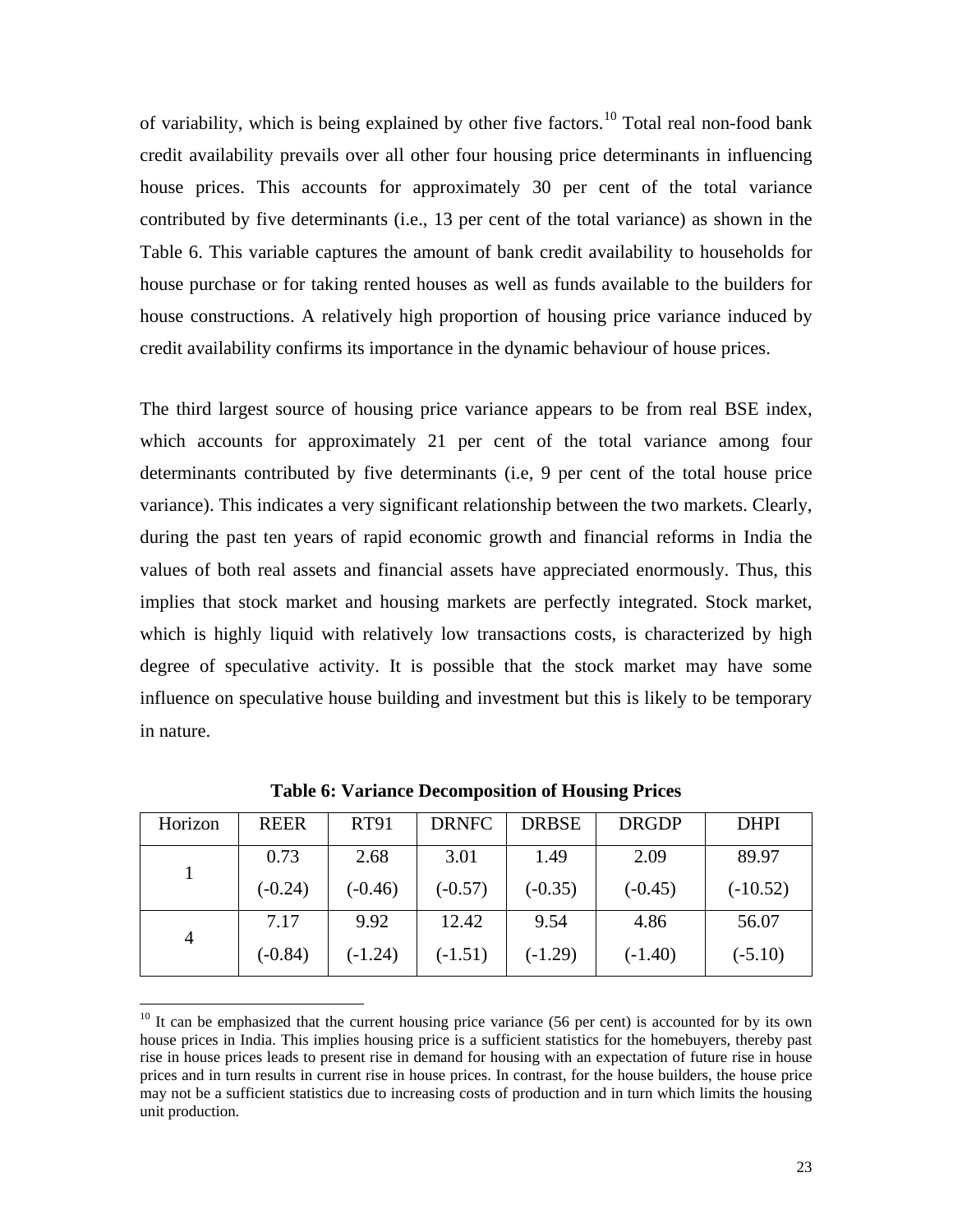| 5         | 7.72      | 9.56      | 14.64     | 9.67      | 4.64      | 53.74     |
|-----------|-----------|-----------|-----------|-----------|-----------|-----------|
|           | $(-0.82)$ | $(-1.25)$ | $(-1.68)$ | $(-1.36)$ | $(-1.38)$ | $(-4.92)$ |
| $\tau$    | 8.22      | 9.40      | 14.56     | 9.79      | 4.88      | 53.12     |
|           | $(-0.84)$ | $(-1.26)$ | $(-1.68)$ | $(-1.38)$ | $(-1.41)$ | $(-4.82)$ |
| 10        | 8.67      | 9.35      | 14.68     | 9.94      | 4.95      | 52.38     |
|           | $(-0.84)$ | $(-1.25)$ | $(-1.72)$ | $(-1.43)$ | $(-1.37)$ | $(-4.72)$ |
| 14        | 8.81      | 9.40      | 14.62     | 9.94      | 5.22      | 51.98     |
|           | $(-0.79)$ | $(-1.18)$ | $(-1.68)$ | $(-1.48)$ | $(-1.31)$ | $(-4.57)$ |
| 18        | 8.86      | 9.43      | 14.58     | 9.94      | 5.37      | 51.79     |
|           | $(-0.73)$ | $(-1.10)$ | $(-1.59)$ | $(-1.50)$ | $(-1.24)$ | $(-4.38)$ |
| 20        | 8.87      | 9.44      | 14.57     | 9.95      | 5.41      | 51.73     |
|           | $(-0.71)$ | $(-1.07)$ | $(-1.57)$ | $(-1.52)$ | $(-1.22)$ | $(-4.29)$ |
| Average1  | 7.58%     | 9.27%     | 13.12%    | 9.50%     | 4.71%     | 55.79%    |
| Average 2 | 17.15%    | 20.98%    | 29.68%    | 21.49%    | 10.67%    |           |
|           |           |           |           |           |           |           |

Note: Average 1 shows the average of total housing price variation and Average 2 shows the housing price variance from its individual determinant. The values in parentheses show *t-*statistic.

The fourth largest source of housing price variance appears to be from real short-term interest rate, which accounts for approximately 21 per cent of the total variance contributed by five determinants (i.e., 9 per cent of the total house price variance). This variable captures the cost of borrowing to household for house purchase as well as builder's development funding cost. A relatively high proportion of housing price variance induced by interest rate confirms its importance in the dynamic behaviour of house prices. It is, therefore, not surprising that it contributes a significant proportion of house price volatility.

Apart from these three determinants, two remaining variables account for less than 8 percent of total housing price variance. Real Effective Exchange Rate accounts for approximately 7 per cent of total house price variance (that is, approx. 17 per cent of the total variance among five determinants). However, the result indicates it is not significant. The final variable in the model, real GDP, contributes very little to housing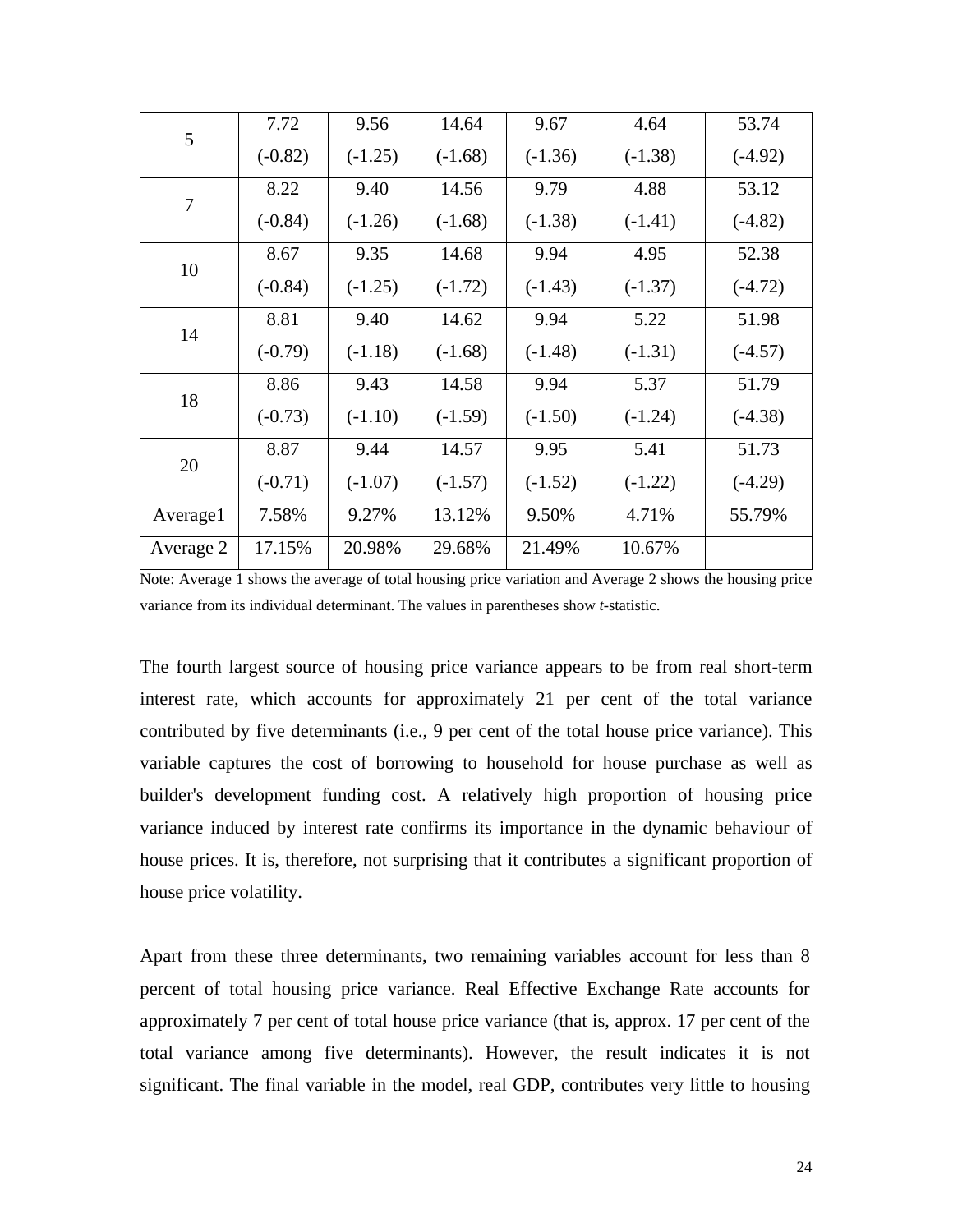price variance (5 per cent of total housing price variance). The result suggests that the demand factor for housing market have more long-term impact than a short-run impact, which is being modelled in the above VECM.

#### **Results from Impulse Response Function**

Although the variance decomposition estimates the proportion of housing price variance accounted by its determinants, it cannot indicate whether the impact is positive or negative, or whether it is a temporary jump or long-run persistence. Thus, impulse response analyses are carried out to indicate system's dynamic behaviour. It predicts the responses of housing price to various shocks in its determinants. In other words, an impulse response function shows how a variable in the VAR system responds to one standard deviation shock in another variable of interest.

Figure 1 (a) to (f) illustrate the estimated impulse response functions for twenty-quarter time horizons. Real effective exchange rate is expected to have a negative influence on housing prices. In Figure 1(a), however, we find surprisingly that real effective exchange rate results in 0.01 per cent increase in housing prices during the first two quarters and there is a negative response only after third quarter. The results suggest that the appreciation of exchange rate discourages the foreign investors not to take any investment project in the economy where the exchange rate is overvalued against their currency, which subsequently leads to reduction of housing prices in an economy.

A one standard deviation disturbance originating from real interest rate in Figure 1(b) results in an approximately -0.02 per cent decline in housing prices in the first quarter; the price adjustment, however, undergoes a reversal (-0.01 to 0.01 per cent) between second to fourth quarter. Given that interest rate is often used by the monetary policy to dampen housing price inflation, higher interest cost could do both raise housing prices and also reduce demand and, consequently, causes decline in the house price. As seen in the Figure 1, interest rate has a negative relationship mostly in first year, implying that the chief determinant of housing prices is from the demand side in the short-run. But the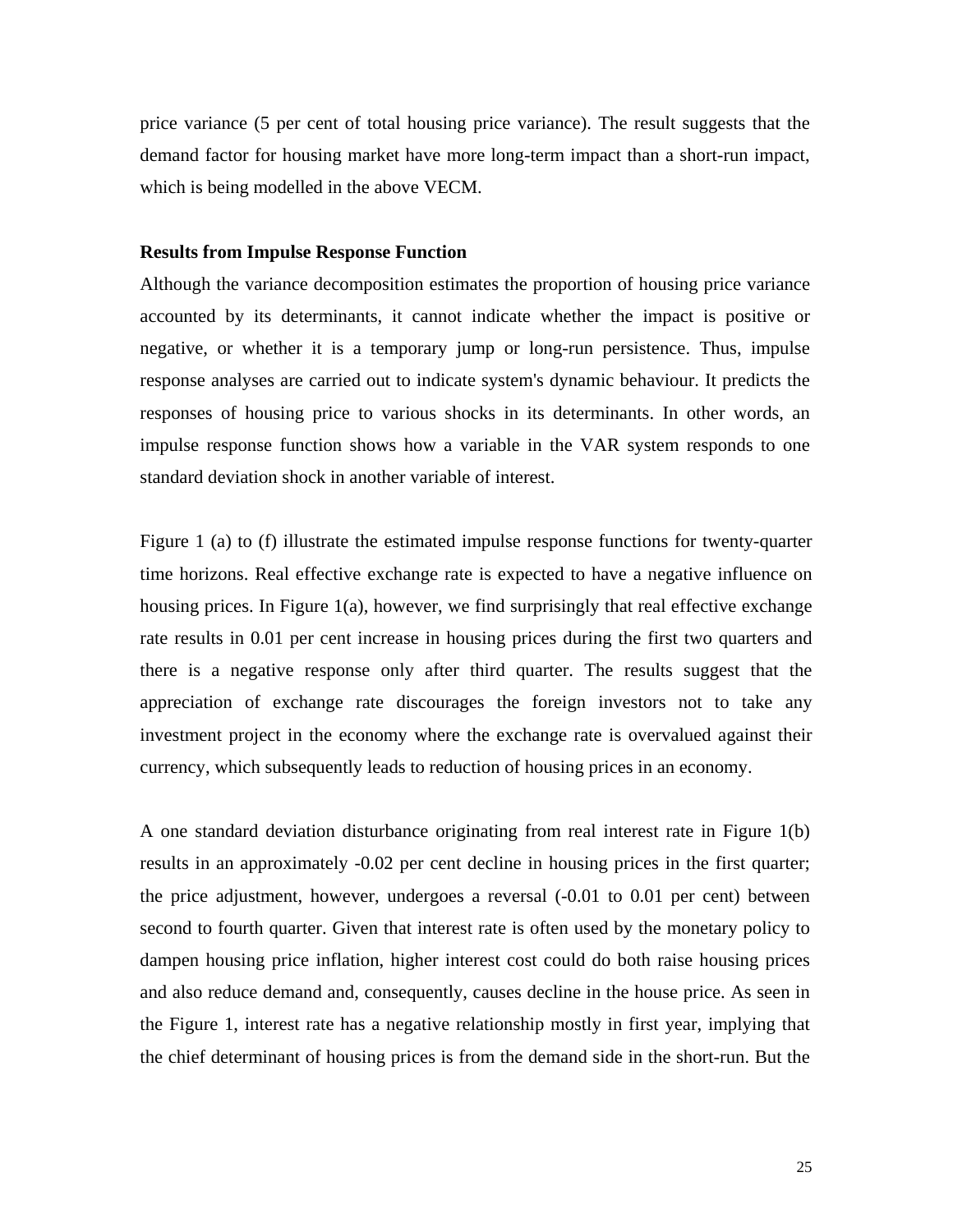positive sign after fourth quarter suggests that the rise in interest rate increases builders' cost of capital, which is subsequently reflected in higher house prices in the long run.

Real non-food bank credit in Figure 1(c) has positive effect on housing prices as expected. It has a greater positive effect (0.03 per cent) in the first quarter, implying that buyers demand for housing increase rapidly due to easy availability of credit from public and private financial institutions in India. However, in the second quarter there is negative response in house price to one standard deviation shock in noon food credit. This is almost similar to the previous results obtained from VECM.

A one standard deviation disturbance originating from real stock price index in Figure 1(d) results in an approximately –0.01 per cent change in housing prices. It initially produces a negative impact on housing prices in first two quarters and has a large positive impact in third quarter. The possible explanation for the positive and negative impacts could be the influence of speculative activity in the stock market spilling over to investment in housing market. It is also feasible that wealth created in the stock market has a positive effect on the housing market in the long run.

A one standard deviation disturbance originating from real GDP in Figure 1(e) produces 0.02 per cent of increasing housing prices in the first quarter; the speed of adjustment is fairly rapid and it declines after the second quarter. In response to a one standard deviation disturbance in its own house price in Figure 1(f), house price increase by 0.12 per cent in the first quarter. This appears to die out very quickly, implying that the current price change has a greater influence on people's expectation of next quarter's price rather than over longer-term horizon.

This shows that result could vary depending on the methods employed for estimating the relationship as the study finds that there are factors which could not explain in the VECM in the short run, however, found to explain with variance decomposition and impulse response function of VAR model for future years. However, there are some consistencies in the results obtained by employing different time series econometrics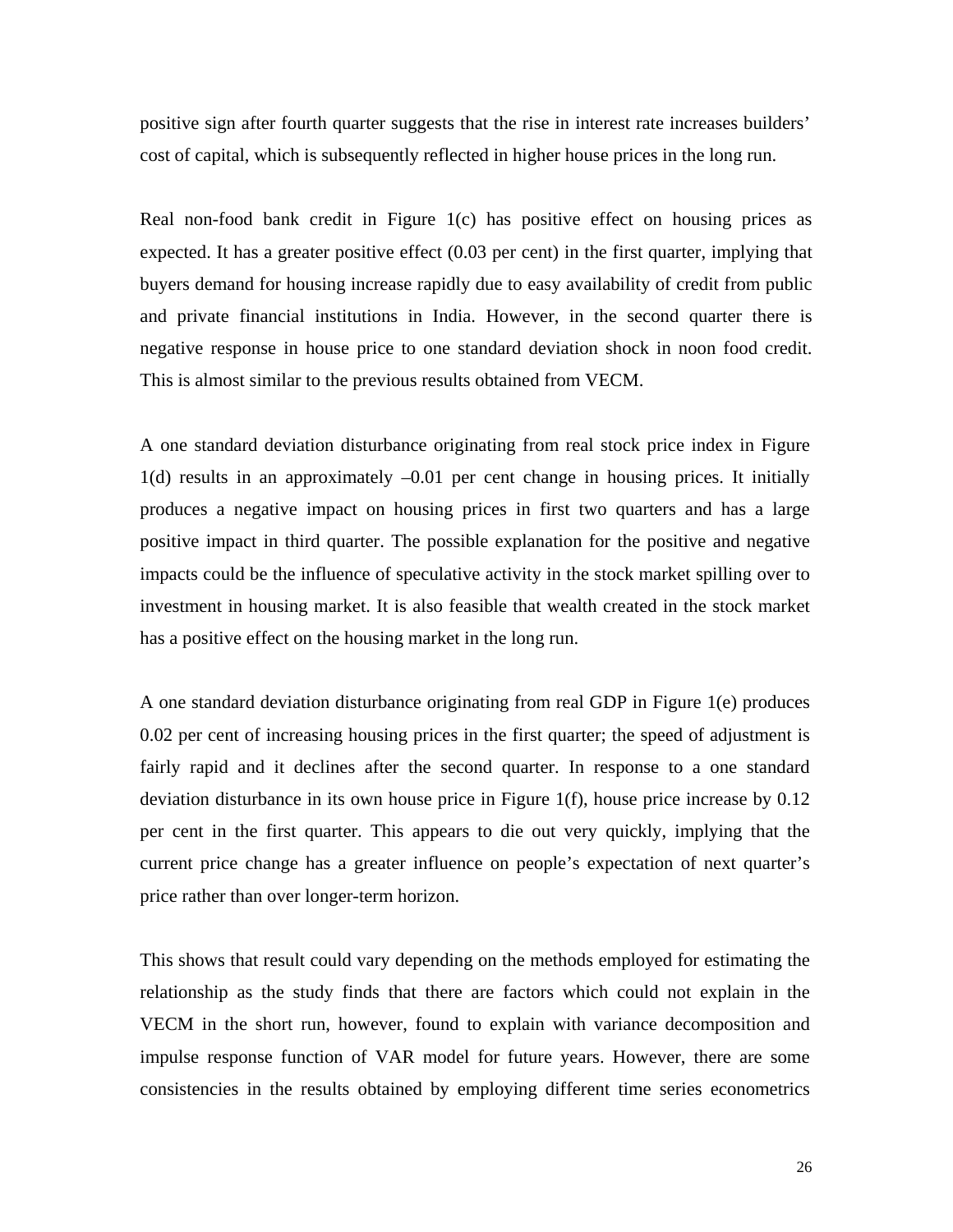making the study most interesting for further analysis in other developing and emerging economies.



# **Figure 1(a) to (f): Impulse Response Functions**

Response to Cholesky One S.D. Innovations  $\pm$  2 S.E.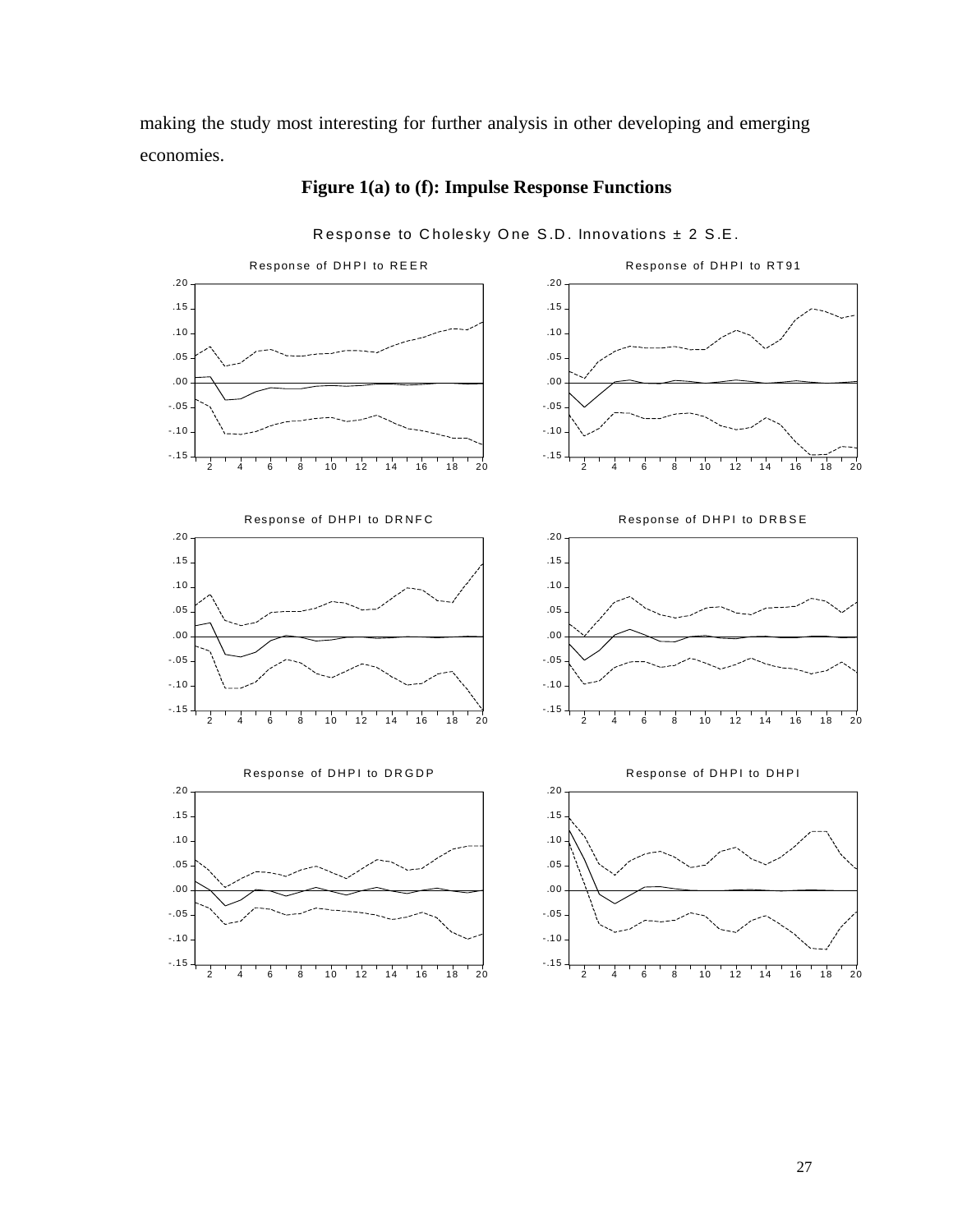## **Conclusion**

The overall aim of the paper is to investigate the long and short run determinants of housing prices and examine the sources and the extent of housing price variability due to relevant determinants within the context of a partial macroeconomic framework. The techniques employed for analysis include Johansen's cointegration test and VECM model and variance decomposition and impulse response techniques in the VAR.

 The findings using quarterly data for the period from 1996:1 to 2007:1 indicate that there is a long-run equilibrium relationship between housing price and its determinants including real GDP, and real non-food bank credit. The long run coefficients obtained from cointegrating equation shows that the real *GDP* has a significant and positive influence on the housing price while the real *BSE* index does not have any influence on housing price. In addition, the real non-food credit has a significant and surprisingly negative influence on housing price. The increased demand arising due to increased income is higher than the supply of houses due to increased availability of bank credit leading to an overall rise in house prices in the economy over the long-run. The coefficients of error correction term in the VECM shows that it is significant and possesses correct sign (negative sign) implying that there is partial adjustment of housing prices in the short run to its deviations from its long run equilibrium path. The adjustment is around 10 per cent per quarter implying it takes about two and half years for fully adjusting to the deviations from its long run equilibrium. Looking at the short-run parameters, it suggests that surprisingly both real GDP and real interest rate have significant and negative influence on housing prices. Other variables do not play significant role in the short run

In order to test the sources of variability and identify the responses of housing prices to its determinants, the study decomposed the housing price variance. The results indicate that a disturbance originating from its own housing prices induces greatest variability in house prices: it accounts for 89 per cent of the variability one period ahead, approximately 54 per cent four quarters ahead and 56 per cent six years ahead. The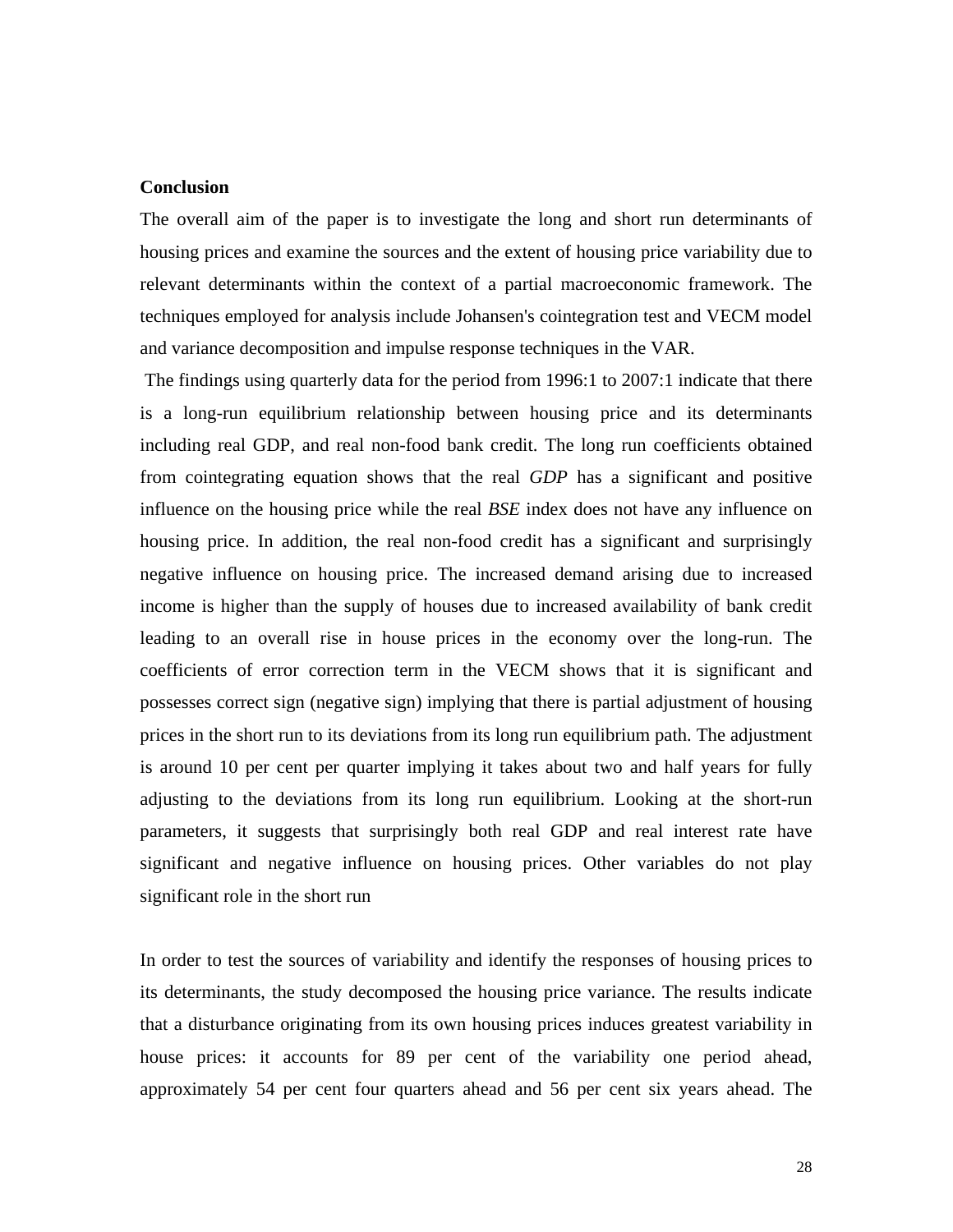remaining (44 per cent) variance is accounted for by the five determinants. The supply side factor (credit availability alone) accounts for 13 per cent of the housing price variance and demand side factors (real GDP, real interest rate, real stock prices, and real effective exchange rate) explain another 31 per cent.

These results have significant policy bearing. Therefore, the findings in this study suggest that the supply side factor, credit availability in particular should not be underestimated in the dwellings market of Indian economy, which plays an important role for the dynamic behaviour of housing prices.

## **References**

- Abelson, P., Joyeux, R., Milunovich, G., and D. Chung. 2005. ' House Prices in Australia: 1970 to2003: Facts and Explanations', (See: http://www.econ.mq.edu.au/research/2005/HousePrices.pdf)
- Abraham, J. M. and P. H. Hendershott. 1994. 'Bubbles in Metropolitan Housing Markets', *National Bureau of Economic Research*, Working Paper No.4774, (June, 1944), Cambridge M.A.02138.
- Allen, J., Amano, R., Byrne, D. P. and A. W. Gregory. 2006. 'Canadian City housing Prices and Urban Market Segmenetation', *Applied Economic Letters*, 10(3), Pp: 799-804.
- Apergis, N. and A. Rezitis. 2003. 'Housing Price and Macro Economic Factors in Greece: Prospects within the EMU, *Applied Economic Letters*, 10(12), Pp: 561-565.
- Berg, L., and T. Berger. 2005. 'The Q theory and the Swedish Housing Market- An Empirical Test', European Network for Housing Research, International Conference Paper, Reykjavik, Iceland, (June  $29^{th}$ -July  $2^{nd}$ , 2005).
- Bourne, S. L. 1981. 'The Geography of Housing', V.H. Winston & Sons, Edward Arnold (Publishers Ltd.), Pp: 254.
- Cameron, G., Muellbauer, and J. Murphy. 2006. 'Was there A British House Price Bubble?' (See: www.odpm.gov.uk).
- Case, K. E. and R. J. Shiller. 1989. 'The Efficiency of the Market for Single-Family Homes', *The American Economic Review,* 79, Pp: 125-137.
- Case, K.E. and C.J. Mayer. 1995. 'Housing Price Dynamics Within a Metropolitan Areas', *National Bureau of Economic Research* Working Paper No. 5182.
- Chen, M. C. and K. Patel. 1998. 'House Price Dynamics and Granger Causality: An analysis of Taipei New Dwelling Market', *Journal of the Asian Real Estate Society*, 1(1) Pp: 101- 126.
- Depasquale, D. and Wheaton, W. 1994. 'Housing Market Dynamics and the Future of Housing Prices', *Journal of Urban Economics*, 35, Pp: 1-27.
- Depasquale, D. and Wheaton, W. 1995. 'Urban Economics and Real Estate Markets', Prentice Hall, Englewood Cliffs, NJ.
- Dickey, D. A. and W. A. Fuller. 1979. 'Distribution of the Estimators for Autoregressive Time Series with a Unit Root', *Journal of the American Association*, 74, Pp: 427-31.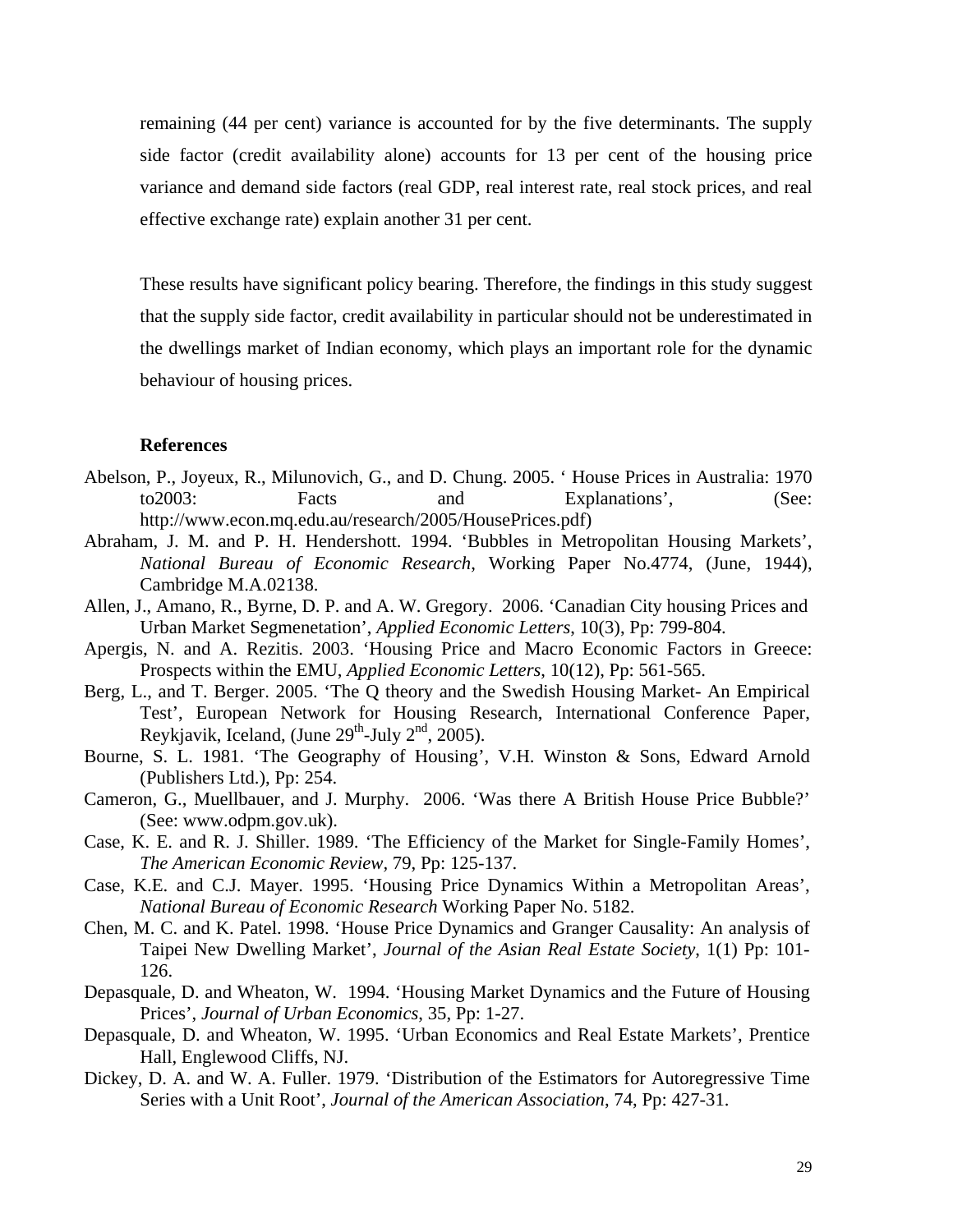- Egert, B. and D. Mihaljek. 2007. 'Determinants of House Prices in Central and Eastern Europe', BIS Working Paper No.236, (Sept. 2007).
- Engle, W. and C. W. J. Granger. 1987. 'Cointegration and Error Correction: representation, estimation and testing', *Econometrica*, 55, Pp: 251-76.
- GOI. 2005. 'FDIs in the Real Estate Sector in India', New Delhi: Ministry of Housing and Urban Poverty Alleviation, Government of India.
- Gujarati, D. N. et al., 2003. 'Estimation of Augmented Dicky Fuller and Phillips Perron Tests', New Delhi: Basic Econometrics, Fourth Edition, A Division of the McGraw-Hill Companies.
- Harish, J.C. 1989. 'The effect of Real Rates of Interest rates on Housing Prices', *Journal of Real Estate Finance and Economics*, 2(1).
- Hendry, D. F. 1984. 'Econometric Modeling of House Prices in the United Kingdom', *The Econometrics and Quantitative Economics*, (eds D.F. Hendry and K. F. Wallis).
- Hickman, P., Robinson, D., Casey, R., Green, S., and R. Powell. 2007. 'Understanding Housing Demand Learning from rising Markets in Yorkshire and Humber', Chartered Institute of Housing.
- Himmelberg, C., Christopher, M., and T. Sinai. 2005. 'Assessing High House Prices: Bubbles, Fundamentals, and Misperceptions', *Federal Reserve Bank of New York Staff Reports,* No. 218, (Sept, 2008), New York.
- Johansen, S. J., 1988. 'Statistical Analysis of Cointegration Vectors', *Journal of Economic Dynamics and Control*, 12, Pp: 231-54.
- Johansen, S. J., 1991. 'Estimation and Hypothesis Testing of Cointegration Vectors in Gausian Vectors Auto regression Models', *Econometrica*, 59, Pp: 1551-80.
- Joshi, H. 2006. 'Identifying Asset Price Bubbles in the Housing Market in India: Preliminary Evidence', *RBI Occasional Paper*, 27(1), Pp: 73-88.
- Jud, D., and D. T. Winkler. 2002. 'The Dynamics of Metropolitan Housing Prices', JRER, 23(2).
- Kapur, B. K. 2006. 'Financial Liberalisation and Short-Run Housing Price Dynamics', *Economic Theory*, 29(3), Pp: 649-675.
- Kundu, A. et al., 1977. 'Urban Land Markets and Land price Changes: A study in the Third World Context'.
- Leamer, E. E. (2007). Housing is the Business Cycle, NBER Working Paper Series, W13428.
- Mackinnon, J. 1991. 'Critical Values for Cointegration Tests', in R.F. Engle and C.W.J. Granger (eds) Long-run Economic Relationships, Oxford University Press, Oxford, Pp: 267-76.
- Mallick, H. and S. Agarwal. 2007. 'Impact of Real Interest rates on Real output Growth in India: A Long Run Analysis in a Liberalized Regime', *Singapore Economic Review*, 52(2), Pp: 215-231.
- Mankiw, N. G., and D. N. Weil. 1989. 'The Baby Boom, the Baby Bust and the Housing Market,' *Regional Science and Urban Economics*, 19.
- Miller, N., and L. Peng. 2004. 'Exploring Metropolitan Housing Price Volatility', (March 26<sup>th</sup>, 2004), University of Cincinnati.
- Muellbaur, J., and A. Murphy. 1997. 'Booms and busts in the UK housing markets', *Economic Journal*, 107, 445, Pp: 1701-27.
- Murphy, A. 2007. 'A Dynamic Model of Housing Supply', Job Market Paper.